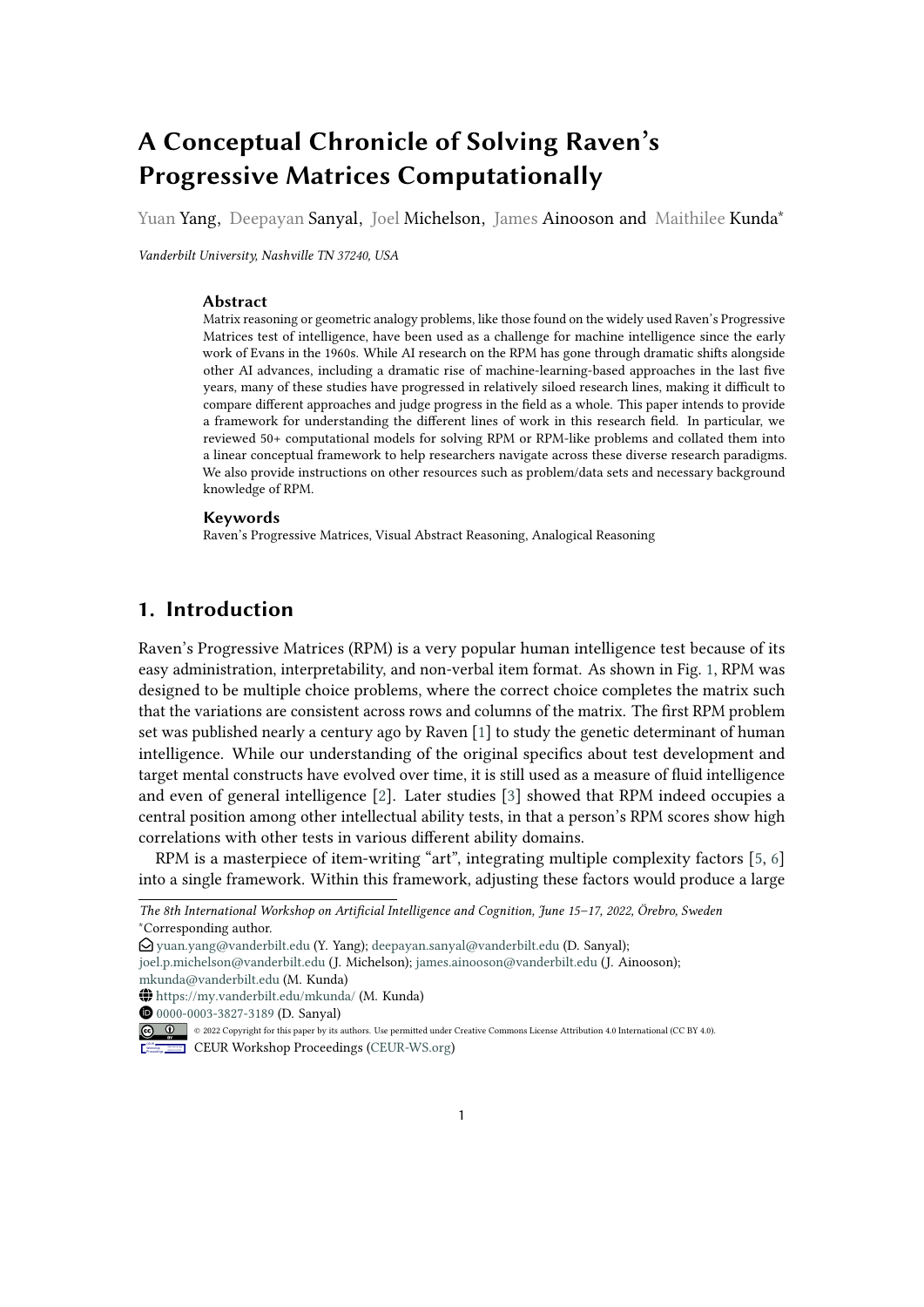<span id="page-1-0"></span>

**Figure 1:** Two example RPMs [\[4\]](#page-10-2) showing two formats in original RPM-2×2 and 3×3-and also illustrating two common ways to interpret/construct RPMs—perceptual transformation and logical relation.

(even infinite) collection of items, which possesses great variability in appearance and a wide range of difficulty. Despite this complexity, RPM items are generally intelligible and solvable to human subjects (up to a reasonable distribution of difficulty). This type of task contrasts sharply with two types of tasks that are commonly considered in machine intelligence. The first type is represented by game playing, where the rules and regulated search space restrict the variability and openness, but the symbolic reasoning is complicated and even challenging for the capacity of human's working memory; and the second is represented by image classification, which is highly variable but trivial to human's intellectual ability. Therefore, the openness, variability and moderate difficulty of RPM and its close relation to general intelligence unsurprisingly make RPM a ideal propellant for research on machine intelligence.

Given the above understanding of why researchers seek computational solutions to RPM, we now move on to the technical details. We keep the prerequisite knowledge at a minimal level, requiring no prior knowledge of RPM or solving RPM, and unfold our discussion in a manner that reveals the philosophy behind technical development in simplest language. As the first stop of this journey, we refer our readers to Section [A](#page-13-0) in the appendix for available problem/data sets of RPM. Since the 3×3 format (Fig. [1b\)](#page-1-0) is the most common one among these problem/data sets, we will assume that the format is 3×3 in the following discussion. If the reader is already familiar with RPM problem/datasets, she can directly move on to the next section, where we introduce a linear framework—a conceptual chronicle—that explains the technical development of computational solutions to RPM. The development is divided into four stages with each stage characterized by a distinct high-level approach. In particular, the last stage features the structural evolution of machine learning models for solving RPM, which is further divided into 4 types of models, by which we wish to show the process from the first attempt to solve RPM by machine learning to the ultimate goal of building the visual abstract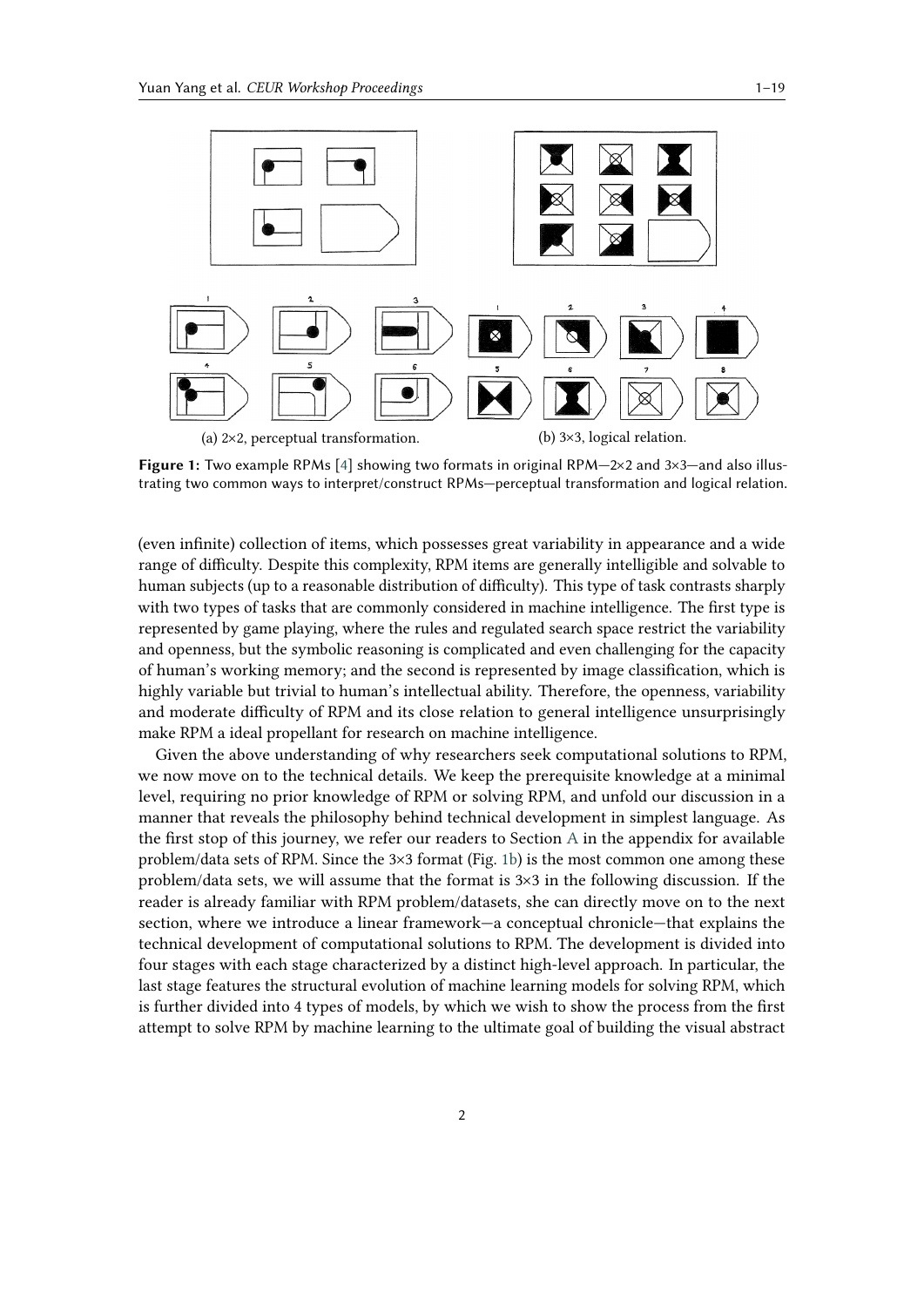reasoning ability through machine learning. As an important complement to the structural evolution of learning models, we give a full description of training techniques that have been highly adapted for solving RPM in Section [B](#page-14-0) in the appendix.

To clarify the terminology, we use RPM to refer to both the original RPM and automatically generated RPM-like items unless they have to be differentiated; in an RPM, various terms have been used to refer to the images in the matrix, such as panel, figure, entry, cell, frame, etc.; in this paper, we use panel, and, thus, refer to the images of given matrix entries as context panels and the images of answer choices as choice panels.

# **2. A Conceptual Chronicle of Technical Development**

To cover all the relevant but heterogeneous works and present them in an understandable way, we decided to take a linear framework, in which we adapted the technical development into a conceptual chronicle of different stages of computational solutions of RPM. This pseudochronicle is roughly, though not strictly, chronological, but well serves the purpose of being comprehensive and intelligible. We will use the acronyms of computational models for simplicity and please refer to Table [1](#page-18-0) in the appendix for their full names.

# **3. Stage 1: Imagery-Based Approach**

Visual mental imagery, in human cognition, refers to the creation, inspection, and manipulation of visual knowledge representations that do not match concurrent perceptual inputs, and that serve some functional purpose in solving tasks [\[7\]](#page-10-3). Using imagery to solve RPM problems—which evidence from psychology and neuroscience suggests does occur (see review in [\[4\]](#page-10-2))—a person might inspect objects in the matrix, compare them by mentally superimposing one on another, mentally transform the objects, and mentally estimate perceptual similarity. Computational imagery-based systems [\[8,](#page-10-4) [4,](#page-10-2) [9\]](#page-10-5) represent RPM panels by raster images, systematically apply predefined pixel-level operations on the images (e.g., affine transformations and set operations) and calculate pixel-level similarities between the images (e.g., Jaccard index and Hausdorff distance). These systems have proven to be effective for solving the original RPM [\[10,](#page-10-6) [11\]](#page-10-7).

# **4. Stage 2: Logical Reasoning**

The imagery-based approach provides an "in-place" solution, i.e., solving a visual reasoning problem "visually" without auxiliary devices or further abstraction of problem representation. While this approach has been found to be successful on RPM problems, this approach is restricted by the predefined pixel-operations and similarity metrics, and the computational cost of them. Logical reasoning, as a task-general and efficient tool in the early development of AI, thus can also be attempted on RPM. In these efforts [\[12,](#page-10-8) [13,](#page-10-9) [14\]](#page-10-10), predicate and propositional representations (or other symbolic representations) are predefined to describe the objects and rules in RPM problem sets. These efforts were initially focused on modeling human's cognitive behaviors of solving RPM, by comparing different symbolic representations and control mechanisms, and, at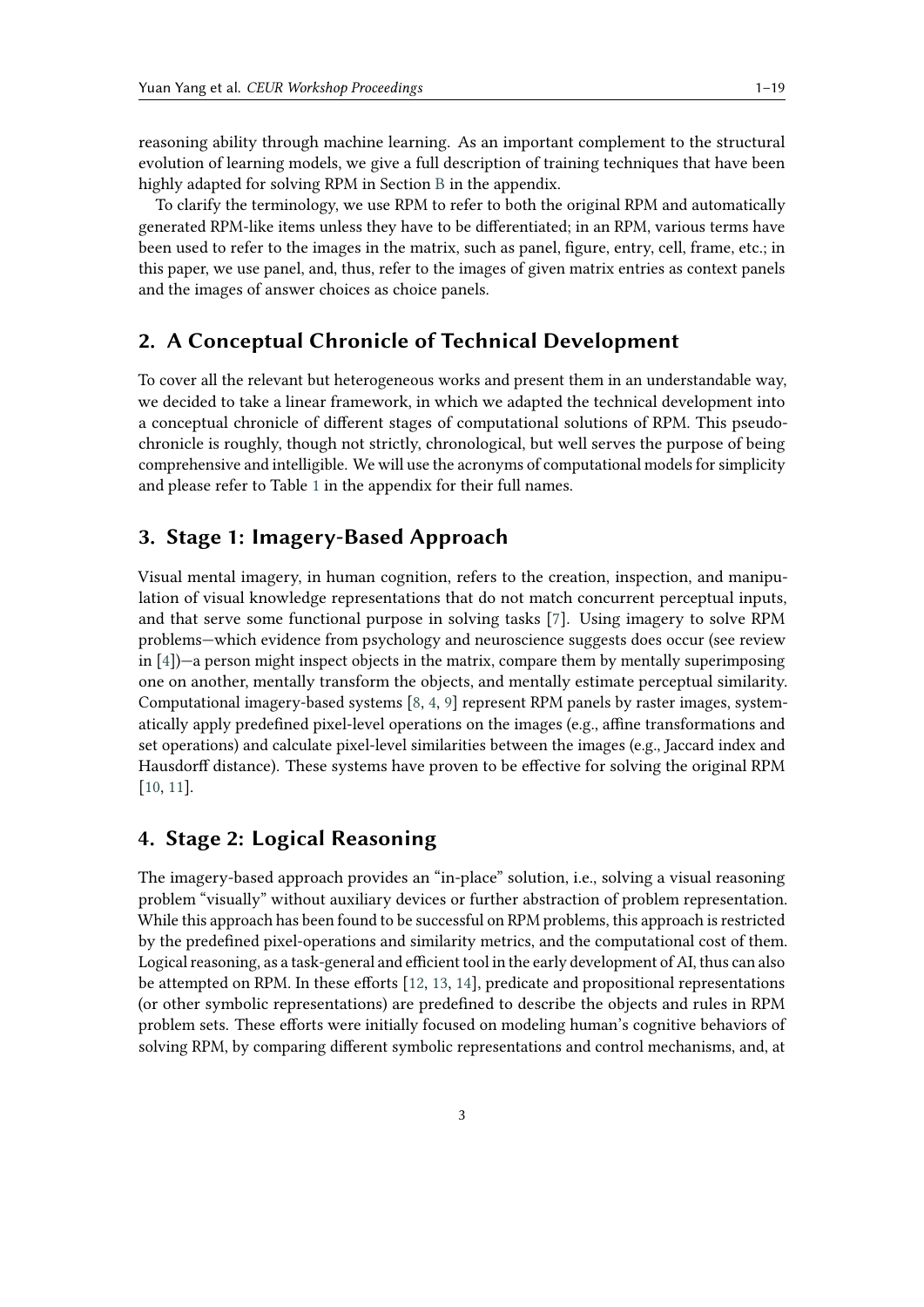the same time, laid foundations for later problem-solving computational models. In fact, the logicalreasoning approach predates the imagery-based approach in Stage 1[\[15\]](#page-10-11), but "logically" postdates it in our conceptual chronicle as it requires a higher level of problem representation.

# **5. Stage 3: Probabilistic Reasoning**

Despite being more general, logical reasoning has eluded the uncertainty in perception, e.g., how the symbols in logical reasoning are determined from panel images. Probabilistic reasoning is a natural upgrade of pure logical reasoning, where perceptual uncertainty is modeled through conditional probability distributions given a panel image. This upgrade leads us to the neuralsymbolic paradigm, in which a neural perception frontend extracts the distributions over a predefined set of objects from each panel and a symbolic reasoning backend performs probability calculation according to a predefined set of rules. The result of the probability calculation indicates the probability of every possible outcome of the reasoning. Different implementations of frontend and backend have been used to construct probabilistic reasoning models, such as ALANS2, PrAE and NVSA [\[16,](#page-10-12) [17,](#page-10-13) [18\]](#page-10-14). Although both probabilistic reasoning and logical reasoning work on the basis of predefined sets of objects and rules, probabilistic reasoning has entered the realm of **data-driven approaches** (because the neural perception frontend requires training data), leaving imagery-based and logical reasoning in the realm of **knowledge-based approaches**.

# **6. Stage 4: Learning Approach**

To reduce the reliance on explicit prior knowledge about RPM, the learning approach has been exploited as recent developments in deep learning. This section subdivides the learning approach into four types that together show structural evolution of learning models for solving RPM.

# **6.1.** *Learner Type 1*

A natural solution to reduce the reliance on the predefined objects and rules is similar to the upgrade from the logical reasoning to the probabilistic reasoning. That is, we can approximate the conditional distribution over the possible rules given the matrix panels. There exist different ways to organize the matrix panels to compute this conditional distribution, which all depend on the **parallelism heuristic** of the matrix structure, i.e., the geometric parallelism implies abstract conceptual parallelism in rows and columns. For example, the Pairwise-ADV and Triple-ADV models [\[19,](#page-10-15) [20\]](#page-10-16) compute the rule distribution of binary variables given two and three adjacent panels, respectively. A binary variable indicates whether a specific rule applies to the adjacent panels, for example, whether the objects in the

<span id="page-3-0"></span>

Figure 2: Type 1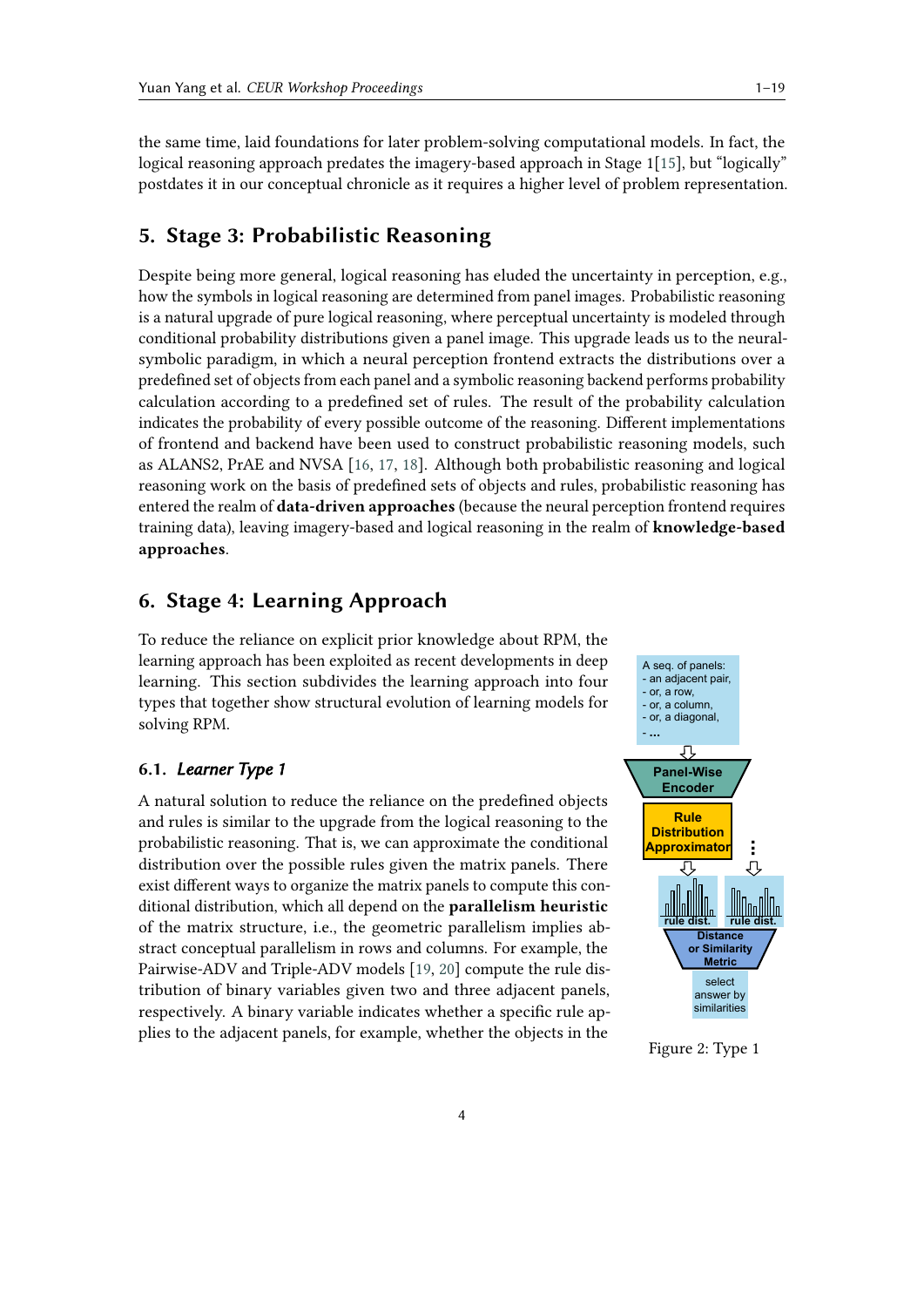panels are of the same color. Another example is DeepIQ [\[21\]](#page-10-17), in which the rule distribution given two adjacent panels is of an ordered categorical variable (rather than binary), indicating, for example, that the objects in the two panels differ by 3 units in their sizes. According to the parallelism heuristic, the rule distributions in parallel rows or columns should be the same or similar; thus, probability metrics, such as KL-divergence and Euclidean distance, are used to measure the similarity; an answer choice is then chosen when it gives a third row/column whose rule distribution is most similar to the ones of context rows/columns.

These models can be abstracted into Learner Type 1, as shown in Fig. [2.](#page-3-0) Note that a panel-wise encoder is used to process each input panel individually, which is similar to the perception frontend in probabilistic reasoning. But, unlike the perception frontend, the panel-wise encoder does not necessarily output distributions over the predefined objects. The panel-wise encoder is to represent any latent space as long as the rule distribution can be approximated from this space. After the panel-wise encoder encodes each panel in an input sequence, the embeddings of these panels are further aggregated by the rule distribution approximator into a rule distribution; the distributions of different sequences are finally compared to select the answer choice. The panel-wise encoder and rule distribution approximator can be implemented as proper neural network modules, such as CNN, ResNet and MLP. In practice, these two modules are jointly trained given the ground-truth rule labels of panel sequences.

### **6.2.** *Learner Type 2*

Unlike the approaches in Stage 1, 2 and 3, Type-1 learners have avoided composing computational streams that explicitly rely on the predefined objects and rules. But it still relies on the ground-truth rule labels and the parallelism heuristic. Therefore, we introduce the Learner Type 2, as shown in Fig. [3,](#page-4-0) which is free of the reliance. This type converts an RPM into a classification problem, where the class labels are the correctness of choice panels: if only one choice panel is included in the input, it is a binary classification problem; if multiple choice panels are included, it is a multi-class problem.

Readers might have noticed a small difference between Fig. [2](#page-3-0) and Fig. [3—](#page-4-0)the panel-wise encoder has been changed to an encoder (not necessarily panel-wise). As the name indicates, the encoder takes as input multiple panels and may encode relations among these panels into its output. Therefore, the encoder in Type-2 learners is not only responsible for perceptual processing but also conceptual processing.

<span id="page-4-0"></span>



Conceptual processing in RPM generally involves reasoning about the relations among matrix panels, and thus if one wishes to explicitly separate these two types of processing, one would have a first module (like the panel-wise encoder in Type 1) that attends to each panel individually and a second module (like the rule distribution approximator in Type 1) to aggregate the outputs of the first module. This design choice is an important one for building any computational models for visual abstract reasoning. By changing the name to "encoder", we implies that Learner Type 2 does not necessarily require an explicit separation of perceptual and conceptual processing.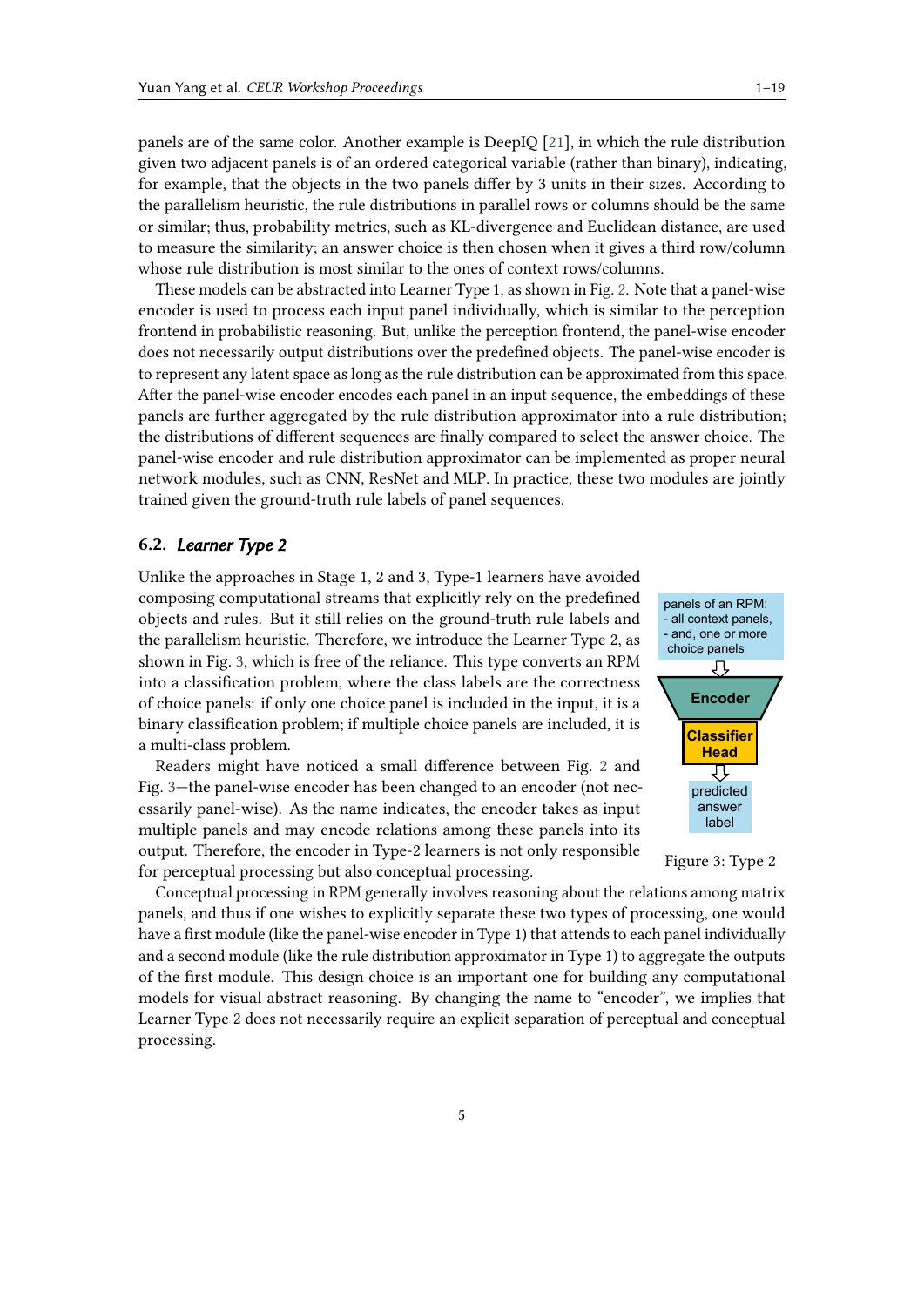Hoshen and Werman [\[22\]](#page-11-0) implemented a Type-2 model using a CNN encoder and an MLP classifier, and tested it on simple figural series and RPM-like problems. This CNN+MLP model has been constantly used as a baseline in later works. Learner Type 2 can also be implemented in many different ways, such as the Wild-ResNet+MLP model [\[23\]](#page-11-1) and the ResNet+MLP model [\[24\]](#page-11-2), respectively representing the binary and multi-class versions of Learner Type 2. Hoshen and Werman [\[22\]](#page-11-0) also proposed the generative counterpart of the CNN+MLP model, by replacing the MLP classifier with a deconvolutional network to generate the predicted answer panel (no choice panel in the input in this case). We upgrade Type 2 to Type 2+ to include this generative case, as shown in Fig. [4.](#page-5-0) Interestingly, this type can now be considered as a prototype of Learner Type 4, which we will discuss later. But before Learner Type 4, we are going to take a detour to see how we can reach the same destination differently.

### **6.3.** *Learner Type 3*

By following the paradigm of image classification, Learner Type 2 eliminates the reliance on the ground-truth rule labels and the parallelism heuristic. But an unnecessary cost in this is that it does not impose separation of perceptual and conceptual processing, which is usually considered beneficial for visual abstract reasoning. This observation leads us to Learner Type 3, as shown in Fig. [5.](#page-5-1) Note that, given the same input and output, one could certainly consider Learner Type 3 as a special case of Learner Type 2, by regarding everything before the classifier head as a single module. But models based on this more detailed specification generally perform better than the typical models of learner Type 2. Thus, we separate it from Learner Type 2.

After the panel-wise encoder encodes each panel, these panel embeddings go through a combinatorial process, in which subsets of these panel embeddings are selected and fed into next module subset by subset. In Fig. [5,](#page-5-1) we use two trapezoids of opposite orientations for the panel-wise encoder and this combinatorial process to indicate that the amount of information is compressed and decompressed (i.e., the number of combinations is more than what are combined). As the name "combinatorial heuristics" indicates, Learner Type 3 explicitly relies on some heuristics to take combinations, which include but not limited

to the aforementioned parallelism heuristic. Essentially, these heuristics inform the learner of which panel embeddings, together as a group, would manifest a rule. Each such group is individually processed by the same Relation Encoder to produce a relation embedding for this group. At last, all relation embeddings are aggregated for classification.

A typical example of Learner Type 3 is the WReN model [\[23\]](#page-11-1). WReN takes as input all context panel plus one choice panel (thus solving binary classification). The panel-wise encoder is a

<span id="page-5-0"></span>

Figure 4: Type 2+

<span id="page-5-1"></span>

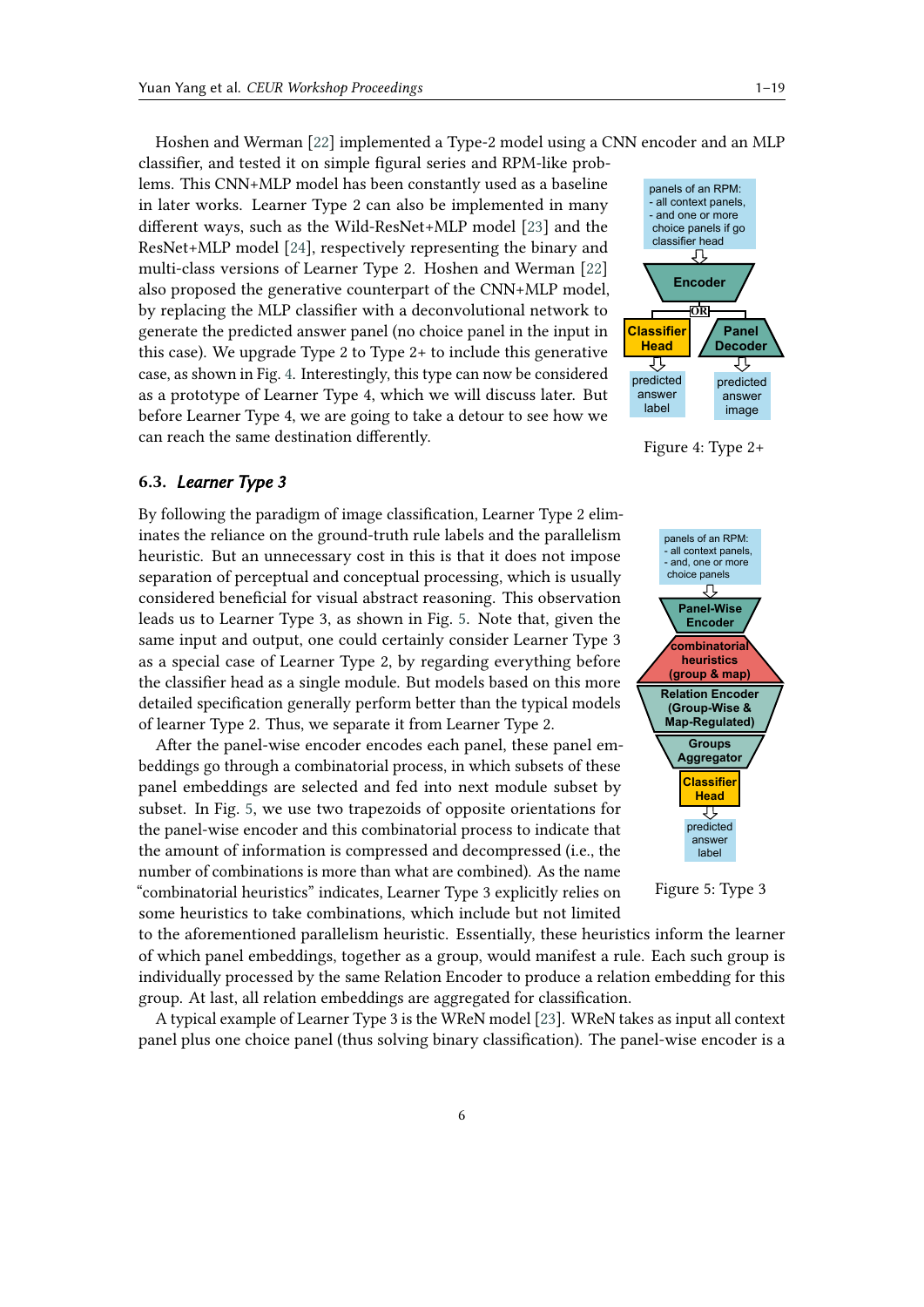small CNN (plus tagging the panel embeddings with one-hot position vectors indicating the panels' positions in the matrix). For combinatorial heuristics, WReN considers all binary rules (i.e., relations between every two panels). Note that WReN does not use the parallelism heuristic, which is commonly used in other models; but the position-tagged panel embedding make this less of a problem, because the relation encoder can trivially determine the non-adjacent panels from position-tags and output a specific rule-embedding for them. The Groups Aggregator in WReN is simply a summation.

Following WReN, a series of models of Learner Type 3 have been created, using different panel-wise encoders, combinatorial heuristics, relation encoders and groups aggregators. For example, LEN [\[25\]](#page-11-3) considers only ternary rules for combinatorial heuristics, i.e., groups every three panels together for relation encoding, and applies gating variables to each groups in aggregator (unsurprisingly, the experiment results showed that all gating variables except the ones of rows and columns were zeroed); MXGNet [\[26\]](#page-11-4) also considers ternary rules, uses CNN or R-CNN panel-wise encoder, relies on parallelism heuristic for combinatorial heuristics (instead of gating variables), and employs a graph-learning-based relation encoder that models the 3 panels in a group as a graph and compute the graph embedding as the relation embedding.

Different from the previous Type-3 learners, multi-layer RN [\[27,](#page-11-5) [28,](#page-11-6) [29\]](#page-11-7) extends the relation encoding in WReN into a multilayer format. This is, the relation embeddings of each group are not aggregated into a single embedding for classification, but

<span id="page-6-0"></span>

Figure 6: Type 3+

into multiple embeddings, which are further fed into another combinatorial module and relation encoder. Therefore, one could visualize multi-layer RN as a Type-3 learner, repeating the middle three modules as many times as needed, during which the combinatorial heuristics are defined according to task specifics. One would expect the higher-order relations (if any) to be detected in this model.

The SRAN model [\[30\]](#page-11-8) adopts a more complicated encoding scheme by using multiple encoders and multiple relation encoders, where panels of two rows/columns (6 in total) are encoded panel-wise, 3-panels-wise, 6-panels-wise by three different encoders, and the resulting panelembeddings, 3-panel-embeddings and 6-panel-embeddings are sequentially integrated by three relation encoders into a single rule embedding, representing the rule of these two rows/columns. The encoding scheme of SRAN, though complicated, does not deviate too much from Learner Type 3. But, in stead of using rule embeddings to solve the RPM as an classification problem, SRAN directly uses similarity metrics of rule embeddings to select the answer, as in Learner Type 1, which is also a common practice (just a different way to present the same supervising signal). Thus, it gives us a more complete Leaner Type 3+, as shown in Fig. [6.](#page-6-0)

MRNet [\[31\]](#page-11-9) is another Type-3 learner using multiple panel encoders and multiple relation encoders, corresponding to three different resolutions defined by different layers' output in a CNN panel-wise encoder. The computational streams for each resolution separately follow the parallelism heuristic, and are aggregated at the end for classification.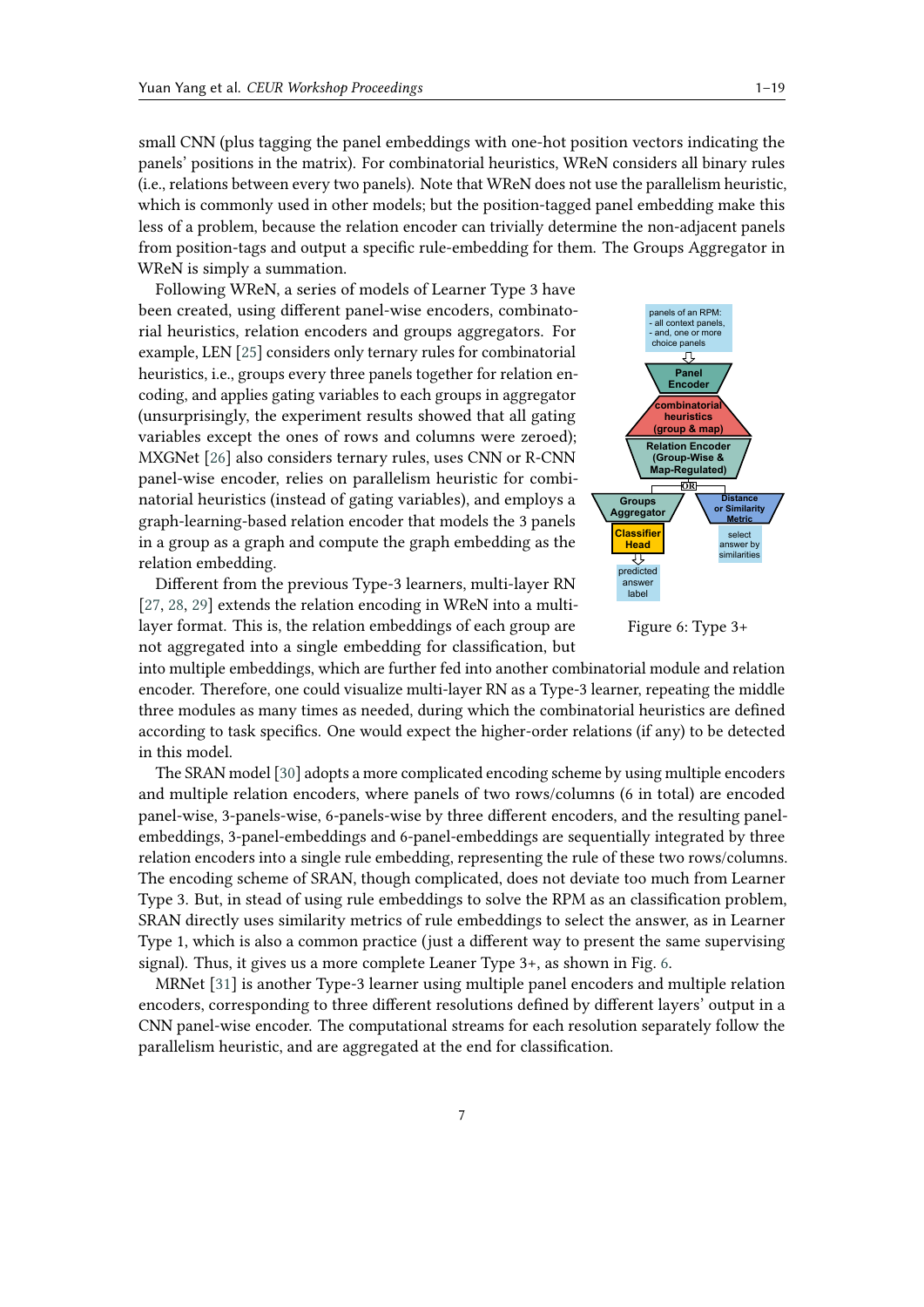Readers might have noticed the words "group" and "map" in the diagrams of Fig. [5](#page-5-1) and [6.](#page-6-0) By these words, we intend to call attention to a mechanism that permeates everywhere in information processing system for visual abstract reasoning, i.e., which pieces of information should be grouped together and thus to be aggregated later, and which pieces of information should be mapped<sup>[1](#page-7-0)</sup> and thus to be processed equally<sup>[2](#page-7-1)</sup>. These two types of decisions are interdependent on each other; more precisely, they are better to be viewed as two aspects of the same process. These decisions have to be made repeatedly at every level in information processing. Unfortunately, there might not be a centralized or universal solution for this grouping-mapping mechanism. As one can see in these Type-3 learners, they all resort to some specific heuristics, which might not be correct in a general sense of visual abstract reasoning.

### **6.4.** *Learner Type 4*

When we look back at how learners have evolved from Type-1 to Type-3, we can see a method to circumvent the difficulty of specifying a groupingmapping mechanism and also preserve the advantages of Learner Type 3, i.e., no reliance on ground-truth rule labels and the separation of perceptual and conceptual processing. Similar to the development from Type 1 to Type 2, we use a single learnable module to replace both the combinatorial heuristics and relation encoder in Learner Type 3, without introducing any heuristic grouping-mapping. This gives us Learner Type 4, as shown in Fig. [7.](#page-7-2) Since the reasoning module contains no heuristics about groupingmapping, its output cannot be assumed to represent the relation among certain panels, and thus cannot be processed as in Type 3/3+. Thus, supervising signals are directly applied on this output.

<span id="page-7-2"></span>

Now the reader might want to look back at Learner Type 2+ and understand why we said it is a prototype of Learner Type 4. Type 4 simply

Figure 7: Type 4

separates the perceptual and conceptual processing by separating the holistic encoder into a panel-wise encoder and a reasoning module. As in Learner Type 2+, the supervising signal is applied in two ways.

### **Reasoning Kernel 0: CNN**

The CNN module has been a basic tool to extract features from raw input, and the extracted features are not only relevant for solving specific downstream tasks, but also representing certain correlations in the input. Solving visual abstract reasoning tasks is also to process correlations among visual inputs. Therefore, CNN would have been the first choice for solving RPM. However, several early works [\[23,](#page-11-1) [24,](#page-11-2) [32\]](#page-11-10) argued that CNN is incapable of solving RPM and thus proposed new models<sup>[3](#page-7-3)</sup>. Since then, the research has gone into other directions, but having no generally good performance across multiple datasets (like PGM and RAVEN). Ironically,

<span id="page-7-0"></span><sup>&</sup>lt;sup>1</sup>or aligned; we use "map" to resonate with the terminology of structure-mapping theory and analogical reasoning; i.e., if two entities in the base and target domains are mapped, then they are analogous to each other.

<span id="page-7-1"></span><sup>&</sup>lt;sup>2</sup>i.e., forcing the analogical relation between them.

<span id="page-7-3"></span><sup>&</sup>lt;sup>3</sup>This is also why the CNN+MLP and ResNet+MLP models of Learner Type 2 have been constantly used as baselines no outstanding performance.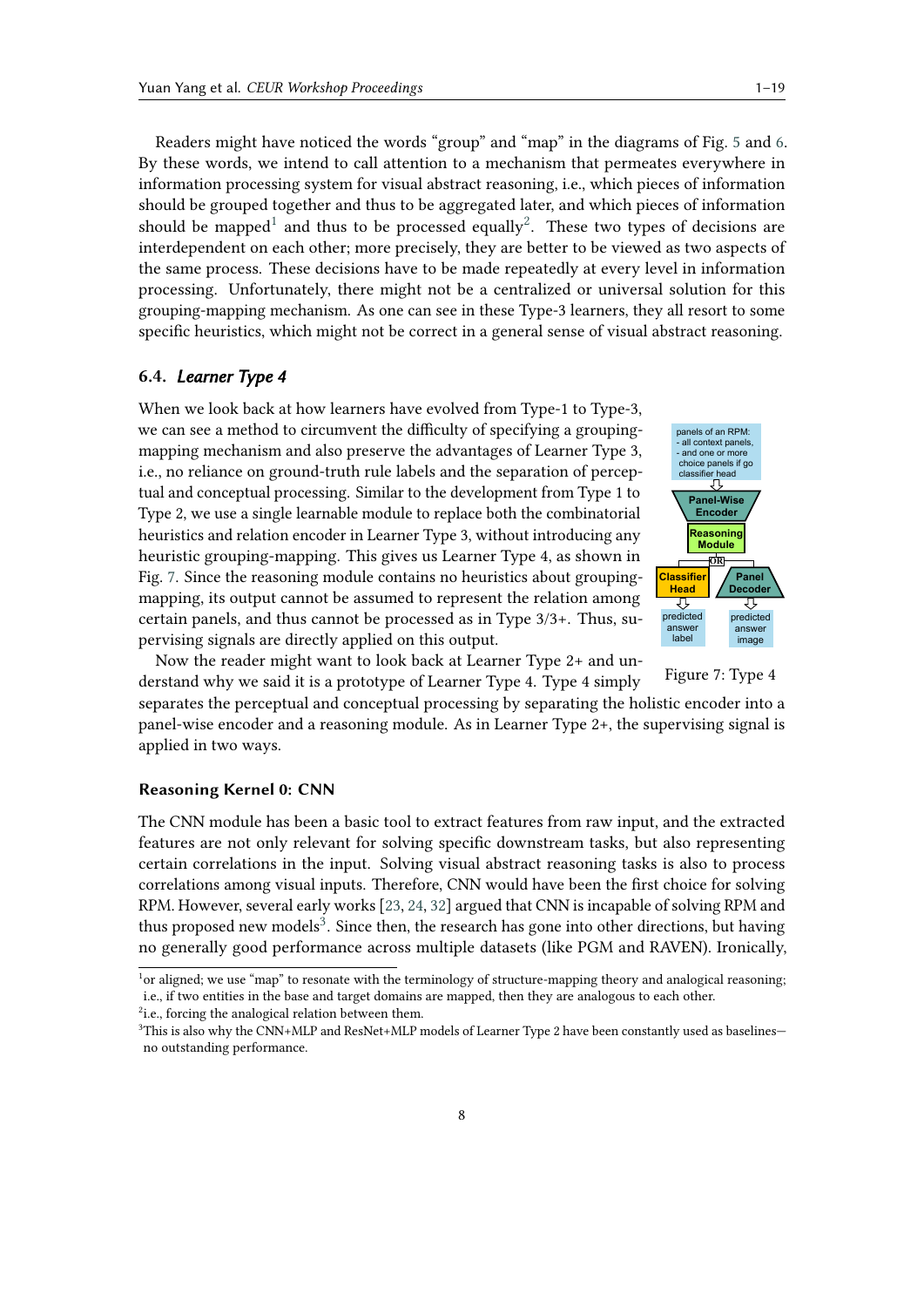Spratley et al. [\[33\]](#page-11-11) proposed two Type-4 learners—Rel-Base and Rel-AIR—which are all CNNbased models and perform well on both PGM and RAVEN. After comparing these two models with the previous CNN models, we found that the difference is whether the conceptual and perceptual processing are separated. Taking Rel-Base as an example, its panel-wise encoder is a CNN module and its reasoning module is another CNN module; all the panel embeddings are first stacked together and then convolved with the convolution kernels in the reasoning module. But the baseline CNN-based models do not have this separation. Therefore, we conjecture that the outstanding performance of many non-CNN models is not because they are not using CNN for reasoning, but because they separate perceptual and conceptual processing.

#### **Reasoning Kernel 1: LSTM**

A typical Type-4 learner is the CNN+LSTM+MLP model [\[23\]](#page-11-1). This model takes as input all context panels and one or more choice panels. Each panel embedding is sequentially processed by an LSTM reasoning module, and the final state of LSTM is fed into an MLP classifier to predict the answer panel. This model is also used as a common baseline in many later works. LSTM has also been combined with other modules: Double-LSTM [\[34\]](#page-11-12) uses two LSTM modules, which specialize in different rule types and are coordinated by an extra module trained to predict the rule type<sup>[4](#page-8-0)</sup>; ESBN and NTM [\[35,](#page-11-13) [36\]](#page-11-14), combining LSTM with external memory modules, can also be used as the reasoning kernel in Leaner Type 4.

#### **Reasoning Kernel 2: Self-Attention**

Another commonly used reasoning kernel is the self-attention module, which is composed of a multi-head attention and a feed-forward network (with residual connections and normalization). The most typical example of this "reason kernel" is the ARNe model [\[37\]](#page-11-15). It extends the Type-3 learner WReN by inserting between the panel-wise encoder and the combinatorial heuristics module a self-attention module. Note that, although ARNe inherits the combinatorial heuristic of WReN, it is no longer a Type-3 learner because the self-attended embeddings no longer represent individual panels. Instead, each self-attended embedding contains information about all the matrix panels, and should better be considered summaries of the whole matrix from different angles. Therefore, the inherited combinatorial heuristics module and the following modules of WReN can be considered similar to other general classifier heads, which are semanticallyagnostic of its input, simply aggregating the input and predicting the answer. With hindsight, a reasonable order should have been first testing the self-attention module with a simple classifier head rather than WReN.

A similar example is the HTR model [\[38\]](#page-11-16), where an R-CNN panel-wise encoder is used to extract all entities in each panel and two self-attention-based sub-modules are used to move the reasoning from entity-level to panel-level and from panel-level to matrix-level. The first sub-module takes as input the entity embeddings in a single panel and sums up the self-attended entity embeddings as the panel embedding. Unlike ARNe and WReN solving RPM as binary classification, HTR solves it as multi-classification. Therefore, the output of the second sub-

<span id="page-8-0"></span><sup>&</sup>lt;sup>4</sup>This reliance on ground-truth rule labels slightly deviates from our definition of Learner Type 4.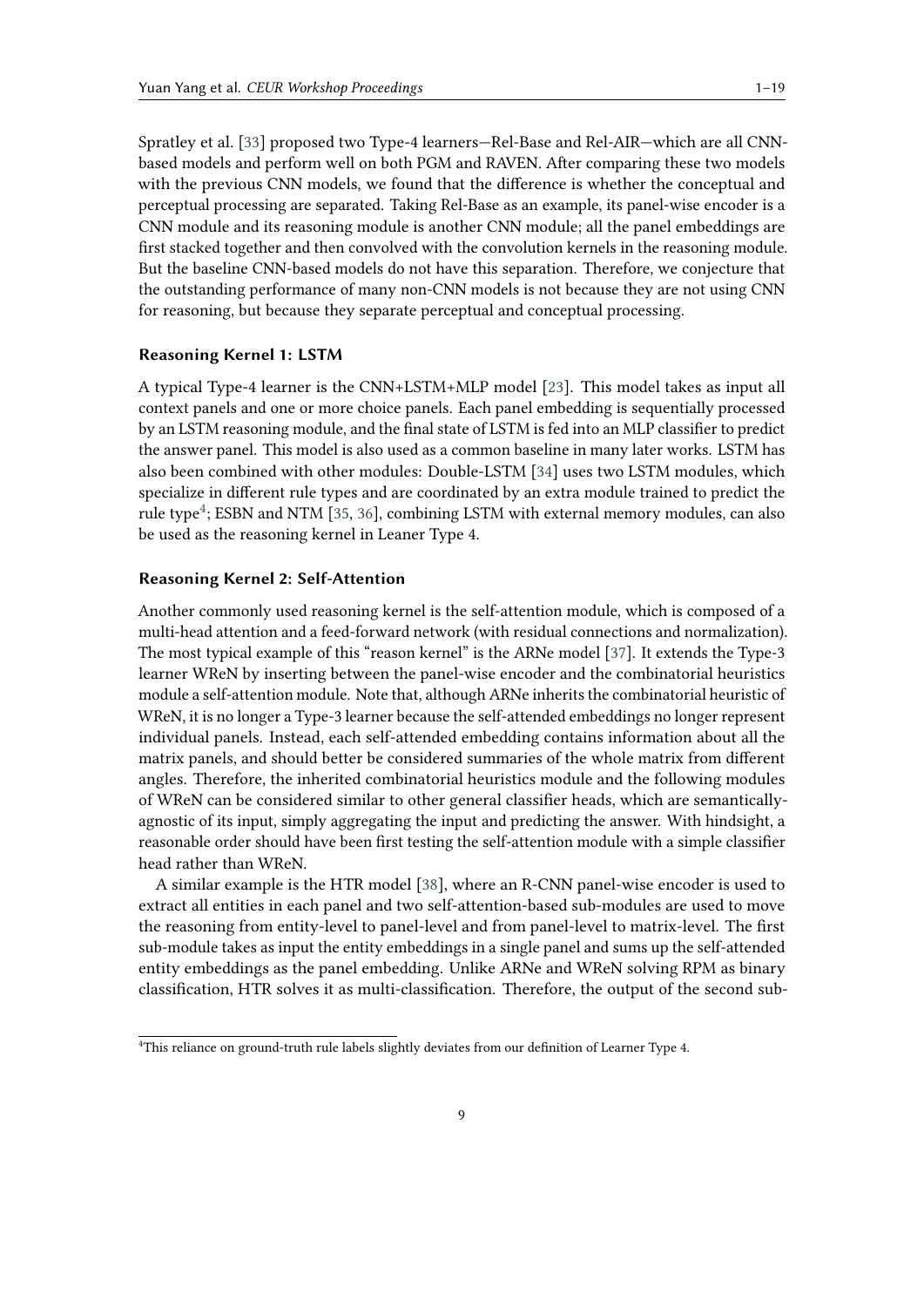module contains 8 embeddings corresponding to the 8 choice panels. These 8 embeddings are fed into a contrastive classifier head [\[16\]](#page-10-12) (see the appendix) to predict the answer label.

#### **Reasoning Kernel 3: Multi-Head Relation Detector**

The last reasoning kernel is closely related to the Relation Encoder of Type 3. Recall that, in Type 3, the combinatorial heuristics module groups the panel embeddings into multiple groups, and every group is processed by a singleton relation encoder to obtain a rule embedding for this group. Although this relation encoder has 1-in and 1-out, it is responsible for recognizing and encoding whichever rule the input group has. Recall that, by moving from Type-3 to Type-4, we intended to eliminate the reliance on combinatorial heuristics. An natural solution could be an "all-in-all-out" relation encoder, which takes as input all the panel embeddings of a matrix (no grouping) and outputs all the possible rules. This is analogous to image classification versus object detection. Particularly, the new relation encoder can have multiple output heads, where later supervising pressure can be applied to force each head to represent a specific rule. Therefore, we refer to this reasoning kernel as multi-head relation detector. This kernel is underrepresented and we found only one example using this kernel—the SCL model [\[39\]](#page-11-17).

These four learner types have addressed the structural aspect of learning approach. Another equally important issue is how we train these models. Besides the standard supervised learning of the correct answers of RPM, many other techniques have been attempted to take advantage of the enriched design of RPM. Due to the page limit, We refer our readers to Section [B](#page-14-0) in the appendix for more details.

# **7. Concluding Remarks**

In this paper, we have replayed the technical development of computational solutions to RPM. The food for thought we would love to share with our readers is that, by comparing the models in different stages, we found that the technical development, on one hand, always explores new methods to solve RPM, but, on the other hand, inevitably revisits the old ideas again and again. Therefore, the most recent models are not necessarily superior to the traditional ones in nature, for example, the imagery-based approach might trigger the next cycle of technical development in future research.

# **References**

- <span id="page-9-0"></span>[1] J. C. Raven, Mental Tests Used in Genetic Studies: The Performance of Related Individuals on Tests Mainly Educative and Mainly Reproductive, Master's thesis, University of London, London, United Kingdom, 1936.
- <span id="page-9-1"></span>[2] J. Raven, The raven's progressive matrices: change and stability over culture and time, Cognitive psychology 41 (2000) 1–48.
- <span id="page-9-2"></span>[3] R. E. Snow, P. C. Kyllonen, B. Marshalek, The topography of ability and learning correlations, Advances in the psychology of human intelligence 2 (1984).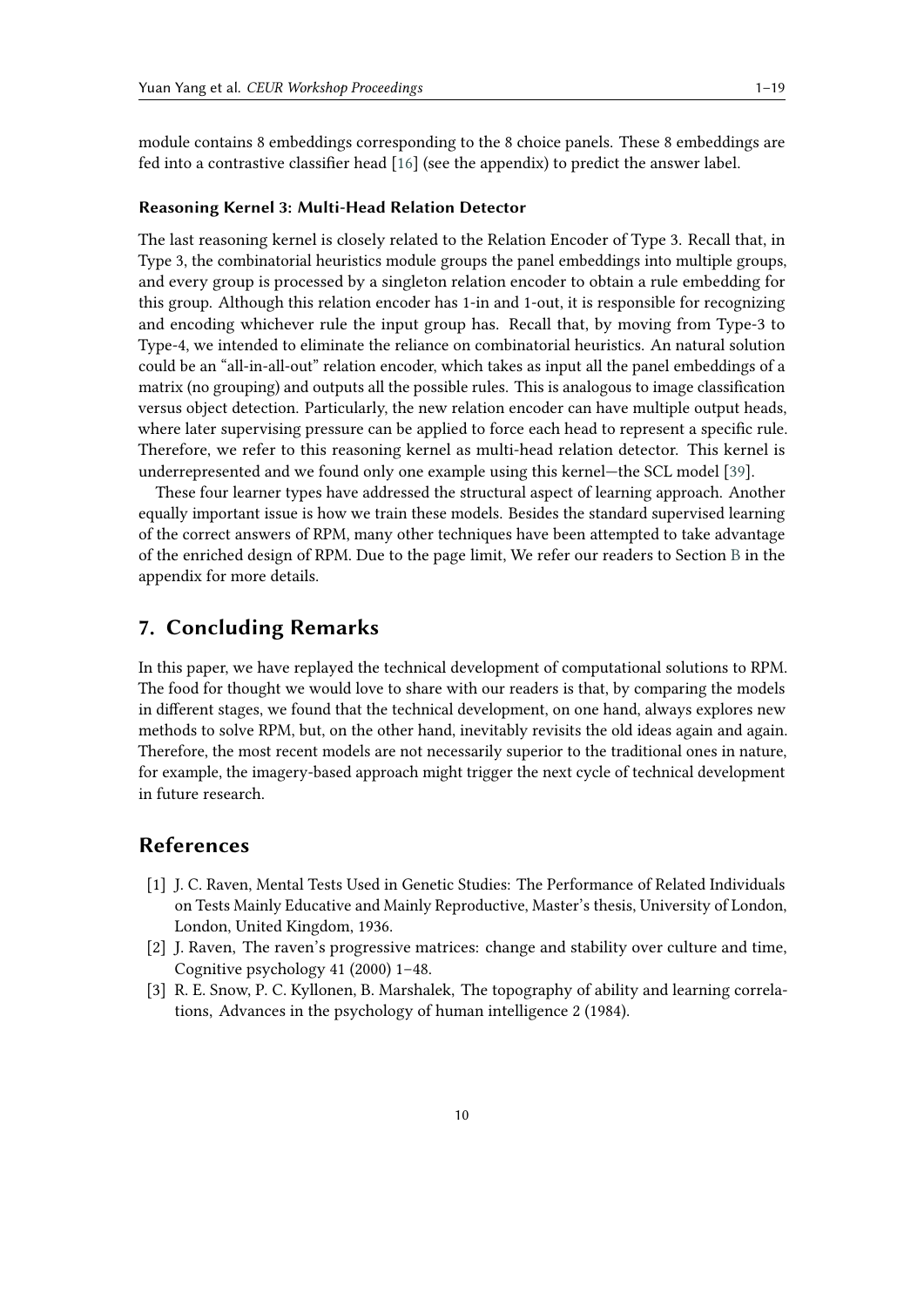- <span id="page-10-2"></span>[4] M. Kunda, K. McGreggor, A. K. Goel, A computational model for solving problems from the raven's progressive matrices intelligence test using iconic visual representations, Cognitive Systems Research 22 (2013) 47–66.
- <span id="page-10-0"></span>[5] J. Hernández-Orallo, F. Martínez-Plumed, U. Schmid, M. Siebers, D. L. Dowe, Computer models solving intelligence test problems: Progress and implications, Artificial Intelligence 230 (2016) 74–107.
- <span id="page-10-1"></span>[6] M. Meo, M. J. Roberts, F. S. Marucci, Element salience as a predictor of item difficulty for raven's progressive matrices, Intelligence 35 (2007) 359–368.
- <span id="page-10-3"></span>[7] S. M. Kosslyn, W. L. Thompson, G. Ganis, The case for mental imagery, 1st. ed., Oxford University Press, New York, NY, 2006.
- <span id="page-10-4"></span>[8] M. Kunda, K. McGreggor, A. Goel, Addressing the raven's progressive matrices test of "general" intelligence, in: AAAI Fall Symposium Series, 2009, pp. 22–27.
- <span id="page-10-5"></span>[9] M. Kunda, Ai, visual imagery, and a case study on the challenges posed by human intelligence tests, Proceedings of the National Academy of Sciences 117 (2020) 29390–29397.
- <span id="page-10-6"></span>[10] Y. Yang, K. McGreggor, M. Kunda, Not quite any way you slice it: How different analogical constructions affect raven's matrices performance, in: Proceedings of the Eighth Annual Conference on Advances in Cognitive Systems (ACS), 2020.
- <span id="page-10-7"></span>[11] M. Kunda, Visual problem solving in autism, psychometrics, and AI: The case of the Raven's progressive matrices intelligence test, Ph.D. thesis, Georgia Institute of Technology, Atlanta, GA, 2013.
- <span id="page-10-8"></span>[12] P. A. Carpenter, M. A. Just, P. Shell, What one intelligence test measures: a theoretical account of the processing in the raven progressive matrices test, Psychological review 97 (1990) 404–431.
- <span id="page-10-9"></span>[13] A. Lovett, E. Tomai, K. Forbus, J. Usher, Solving geometric analogy problems through two-stage analogical mapping, Cognitive science 33 (2009) 1192–1231.
- <span id="page-10-10"></span>[14] C. Strannegård, S. Cirillo, V. Ström, An anthropomorphic method for progressive matrix problems, Cognitive Systems Research 22 (2013) 35–46.
- <span id="page-10-11"></span>[15] T. G. Evans, A heuristic program to solve geometric-analogy problems, in: Proceedings of the Spring Joint Computer Conference, ACM, New York, NY, 1964, pp. 327–338.
- <span id="page-10-12"></span>[16] C. Zhang, S. Xie, B. Jia, Y. Zhu, Y. N. Wu, S.-C. Zhu, Learning algebraic representation for abstract spatial-temporal reasoning (2020). Unpublished work.
- <span id="page-10-13"></span>[17] C. Zhang, B. Jia, S.-C. Zhu, Y. Zhu, Abstract spatial-temporal reasoning via probabilistic abduction and execution, in: Proceedings of the IEEE/CVF Conference on Computer Vision and Pattern Recognition, 2021, pp. 9736–9746.
- <span id="page-10-14"></span>[18] M. Hersche, M. Zeqiri, L. Benini, A. Sebastian, A. Rahimi, A neuro-vector-symbolic architecture for solving raven's progressive matrices, arXiv preprint arXiv:2203.04571 (2022).
- <span id="page-10-15"></span>[19] C. S. Mekik, R. Sun, D. Y. Dai, Deep learning of raven's matrices, in: Proceedings of the fifth Annual Conference on Advances in Cognitive Systems, 2017.
- <span id="page-10-16"></span>[20] C. S. Mekik, R. Sun, D. Y. Dai, Similarity-based reasoning, raven's matrices, and general intelligence, in: Proceedings of the 27th International Joint Conference on Artificial Intelligence, IJCAI'18, AAAI Press, 2018, p. 1576–1582.
- <span id="page-10-17"></span>[21] J. Mańdziuk, A. Żychowski, DeepIQ: A human-inspired ai system for solving iq test problems, in: International Joint Conference on Neural Networks, IEEE, 2019.

11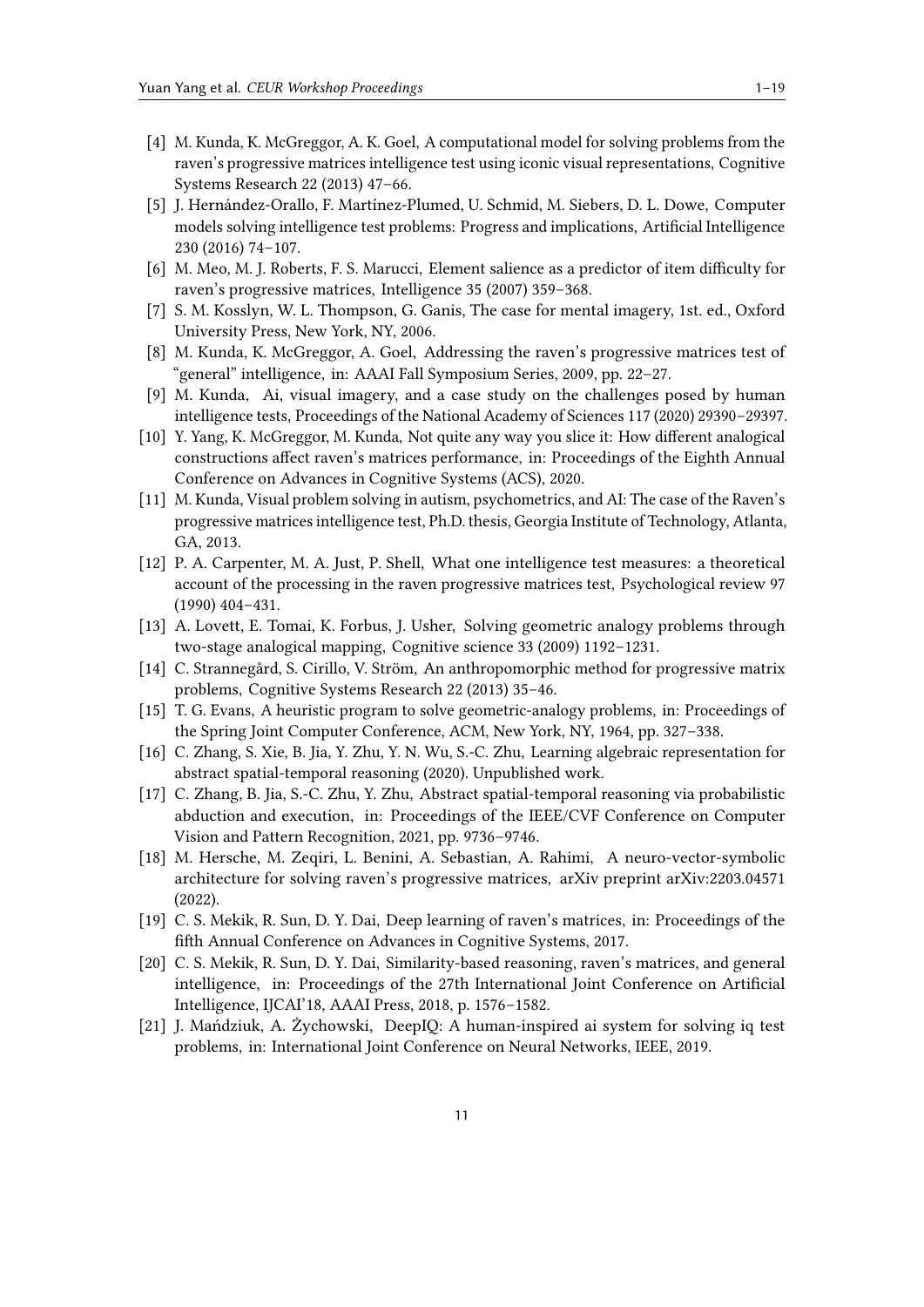- <span id="page-11-0"></span>[22] D. Hoshen, M. Werman, IQ of neural networks, arXiv preprint arXiv:1710.01692 (2017).
- <span id="page-11-1"></span>[23] D. Barrett, F. Hill, A. Santoro, A. Morcos, T. Lillicrap, Measuring abstract reasoning in neural networks, in: International Conference on Machine Learning, PMLR, 2018, pp. 511–520.
- <span id="page-11-2"></span>[24] C. Zhang, F. Gao, B. Jia, Y. Zhu, S.-C. Zhu, Raven: A dataset for relational and analogical visual reasoning, in: Proceedings of the IEEE/CVF Conference on Computer Vision and Pattern Recognition, 2019, pp. 5317–5327.
- <span id="page-11-3"></span>[25] K. Zheng, Z.-J. Zha, W. Wei, Abstract reasoning with distracting features, Advances in Neural Information Processing Systems 32 (2019) 5842–5853.
- <span id="page-11-4"></span>[26] D. Wang, M. Jamnik, P. Lio, Abstract diagrammatic reasoning with multiplex graph networks, arXiv preprint arXiv:2006.11197 (2020).
- <span id="page-11-5"></span>[27] M. Jahrens, T. Martinetz, Solving raven's progressive matrices with multi-layer relation networks, in: International Joint Conference on Neural Networks, IEEE, 2020.
- <span id="page-11-6"></span>[28] M. Jahrens, T. Martinetz, Multi-layer relation networks for relational reasoning, in: Proceedings of the 2nd International Conference on Applications of Intelligent Systems, 2019, pp. 1–5.
- <span id="page-11-7"></span>[29] M. Jahrens, T. Martinetz, Multi-layer relation networks, arXiv preprint arXiv:1811.01838 (2018).
- <span id="page-11-8"></span>[30] S. Hu, Y. Ma, X. Liu, Y. Wei, S. Bai, Stratified rule-aware network for abstract visual reasoning, in: Proceedings of the AAAI Conference on Artificial Intelligence, volume 35, 2021, pp. 1567–1574.
- <span id="page-11-9"></span>[31] Y. Benny, N. Pekar, L. Wolf, Scale-localized abstract reasoning, in: Proceedings of the IEEE/CVF Conference on Computer Vision and Pattern Recognition, 2021, pp. 12557–12565.
- <span id="page-11-10"></span>[32] C. Zhang, B. Jia, F. Gao, Y. Zhu, H. Lu, S.-C. Zhu, Learning perceptual inference by contrasting, arXiv preprint arXiv:1912.00086 (2019).
- <span id="page-11-11"></span>[33] S. Spratley, K. Ehinger, T. Miller, A closer look at generalisation in raven, in: Computer Vision–ECCV 2020: 16th European Conference, Glasgow, UK, August 23–28, 2020, Proceedings, Part XXVII 16, Springer, 2020, pp. 601–616.
- <span id="page-11-12"></span>[34] A. A. Sekh, D. P. Dogra, S. Kar, P. P. Roy, D. K. Prasad, Can we automate diagrammatic reasoning?, Pattern Recognition 106 (2020).
- <span id="page-11-13"></span>[35] I. Sinha, T. W. Webb, J. D. Cohen, A memory-augmented neural network model of abstract rule learning, arXiv preprint arXiv:2012.07172 (2020).
- <span id="page-11-14"></span>[36] T. W. Webb, I. Sinha, J. Cohen, Emergent symbols through binding in external memory, in: International Conference on Learning Representations, 2020.
- <span id="page-11-15"></span>[37] L. Hahne, T. Lüddecke, F. Wörgötter, D. Kappel, Attention on abstract visual reasoning, arXiv preprint arXiv:1911.05990 (2019).
- <span id="page-11-16"></span>[38] J. An, S. Cho, Hierarchical transformer encoder with structured representation for abstract reasoning, IEEE Access 8 (2020) 200229–200236.
- <span id="page-11-17"></span>[39] Y. Wu, H. Dong, R. Grosse, J. Ba, The scattering compositional learner: Discovering objects, attributes, relationships in analogical reasoning, arXiv preprint arXiv:2007.04212 (2021).
- <span id="page-11-18"></span>[40] H. R. Burke, Raven's progressive matrices: A review and critical evaluation, The Journal of Genetic Psychology 93 (1958) 199–228.
- <span id="page-11-19"></span>[41] L. E. Matzen, Z. O. Benz, K. R. Dixon, J. Posey, J. K. Kroger, A. E. Speed, Recreating raven's: Software for systematically generating large numbers of raven-like matrix problems with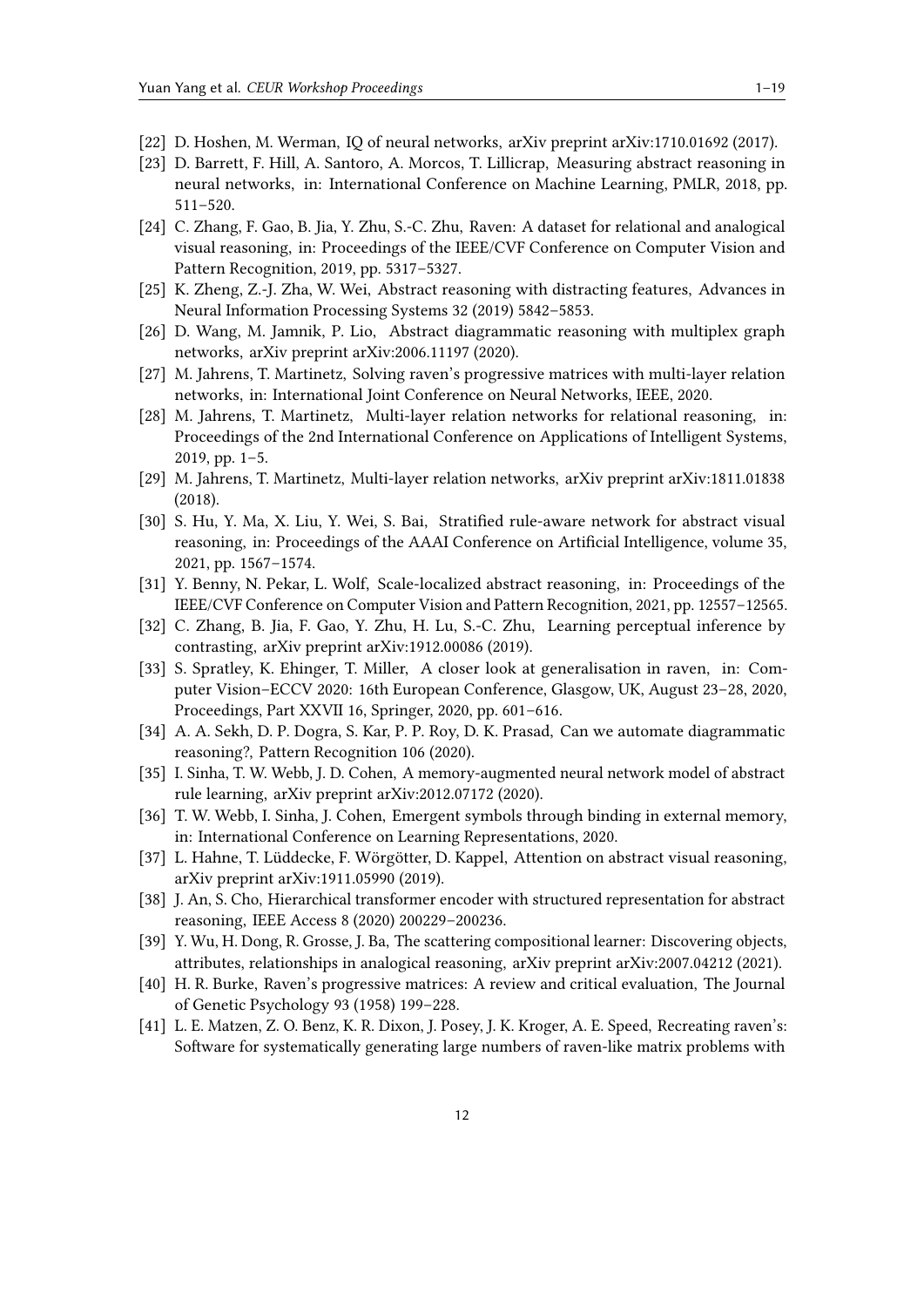normed properties, Behavior research methods 42 (2010) 525–541.

- <span id="page-12-0"></span>[42] S. van Steenkiste, F. Locatello, J. Schmidhuber, O. Bachem, Are disentangled representations helpful for abstract visual reasoning?, arXiv preprint arXiv:1905.12506 (2019).
- <span id="page-12-1"></span>[43] I. Higgins, L. Matthey, A. Pal, C. Burgess, X. Glorot, M. Botvinick, S. Mohamed, A. Lerchner, beta-VAE: Learning basic visual concepts with a constrained variational framework, in: International Conference on Learning Representations, 2017.
- <span id="page-12-2"></span>[44] H. Kim, A. Mnih, Disentangling by factorising, in: International Conference on Machine Learning, PMLR, 2018, pp. 2649–2658.
- <span id="page-12-3"></span>[45] Y. Yang, D. Sanyal, J. Michelson, J. Ainooson, M. Kunda, Automatic item generation of figural analogy problems: A review and outlook, in: The Ninth Annual Conference on Advances in Cognitive Systems, 2022.
- <span id="page-12-4"></span>[46] R. Primi, Complexity of geometric inductive reasoning tasks: Contribution to the understanding of fluid intelligence, Intelligence 30 (2001) 41–70.
- <span id="page-12-5"></span>[47] N. Pekar, Y. Benny, L. Wolf, Generating correct answers for progressive matrices intelligence tests, Advances in Neural Information Processing Systems 33 (2020) 7390–7400.
- <span id="page-12-6"></span>[48] Y. Kim, J. Shin, E. Yang, S. J. Hwang, Few-shot visual reasoning with meta-analogical contrastive learning, Advances in Neural Information Processing Systems 33 (2020) 16846–16856.
- <span id="page-12-7"></span>[49] M. Małkiński, J. Mańdziuk, Multi-label contrastive learning for abstract visual reasoning, arXiv preprint arXiv:2012.01944 (2020).
- <span id="page-12-8"></span>[50] X. Steenbrugge, S. Leroux, T. Verbelen, B. Dhoedt, Improving generalization for abstract reasoning tasks using disentangled feature representations, arXiv preprint arXiv:1811.04784 (2018).
- <span id="page-12-9"></span>[51] S. Eslami, N. Heess, T. Weber, Y. Tassa, D. Szepesvari, G. E. Hinton, et al., Attend, infer, repeat: Fast scene understanding with generative models, Advances in Neural Information Processing Systems 29 (2016).
- <span id="page-12-10"></span>[52] T. Zhuo, M. Kankanhalli, Solving raven's progressive matrices with neural networks, arXiv preprint arXiv:2002.01646 (2020).
- <span id="page-12-11"></span>[53] N. Q. W. Kiat, D. Wang, M. Jamnik, Pairwise relations discriminator for unsupervised raven's progressive matrices, arXiv preprint arXiv:2011.01306 (2020).
- <span id="page-12-12"></span>[54] F. Hill, A. Santoro, D. G. Barrett, A. S. Morcos, T. Lillicrap, Learning to make analogies by contrasting abstract relational structure, in: International Conference on Learning Representations, 2019.
- <span id="page-12-13"></span>[55] T. Zhuo, M. Kankanhalli, Effective abstract reasoning with dual-contrast network, in: International Conference on Learning Representations, 2021.
- <span id="page-12-14"></span>[56] T. L. Hayes, C. Kanan, Selective replay enhances learning in online continual analogical reasoning, in: Proceedings of the IEEE/CVF Conference on Computer Vision and Pattern Recognition, 2021, pp. 3502–3512.
- <span id="page-12-15"></span>[57] K. McGreggor, M. Kunda, A. Goel, Fractals and ravens, Artificial Intelligence 215 (2014)  $1 - 23$
- <span id="page-12-16"></span>[58] N. Rahaman, M. W. Gondal, S. Joshi, P. Gehler, Y. Bengio, F. Locatello, B. Schölkopf, Dynamic inference with neural interpreters, Advances in Neural Information Processing Systems 34 (2021).
- <span id="page-12-17"></span>[59] S. Yu, S. Mo, S. Ahn, J. Shin, Abstract reasoning via logic-guided generation, arXiv preprint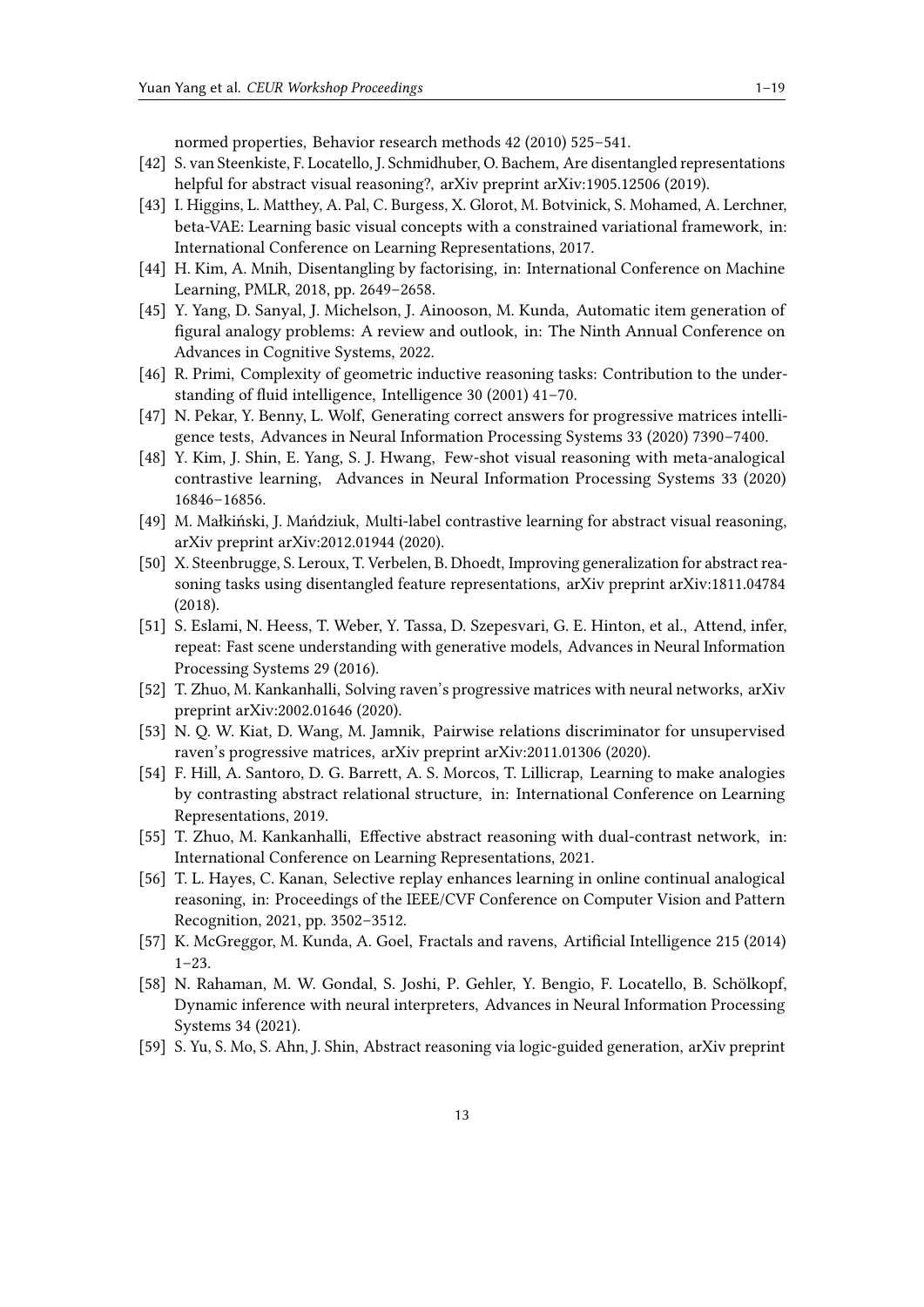arXiv:2107.10493 (2021).

- <span id="page-13-1"></span>[60] T. Hua, M. Kunda, Modeling gestalt visual reasoning on the raven's progressive matrices intelligence test using generative image inpainting techniques, in: Proceedings of the Eighth Annual Conference on Advances in Cognitive Systems, 2020.
- <span id="page-13-2"></span>[61] S. Shegheva, A computational model for solving raven's progressive matrices intelligence test, Master's thesis, Georgia Institute of Technology, Atlanta, GA, 2018.

# <span id="page-13-0"></span>**A. Problem/Data Sets**

This section introduces three original RPM problem sets, eight RPM-like datasets, which are automatically generated based on the original ones, and two other relevant problem types.

The original RPM test has three versions: Standard Progressive Matrices (SPM), Colored Progressive Matrices (CPM), and Advanced Progressive Matrices (APM). SPM was first published in 1930s and contains 60 items, evenly divided into 5 subsets (with 12 items each) according to variation patterns and item difficulty. SPM has been the most widely studied version, but its discriminative power for the high-ability and low-ability groups is relatively weak. Therefore, APM and CPM were constructed for the high-ability and low-ability groups in 1940s by adapting SPM [\[40\]](#page-11-18). Particularly, the first two subsets of SPM formed the basis of CPM with an extra transitional subset inserted in between, and thus CPM contains 36 items; the last three subsets of SPM formed the basis of APM with an extra transitional subset placed before them, and thus APM contains 48 items. The most recent edition of RPM has gone through many updates as more and more normative data are available, and parallel forms have also been developed.

Most of the automatically-generated RPM-like datasets can be traced back to the work of Carpenter et al. [\[12\]](#page-10-8), who enumerated five variation rules (or, the relation among panels) in APM, which could be mapped into two more generalized categories: (a) pixel-level algebraic rules and (b) object-level algebraic rules. Objects here refer to pixels that are grouped together according to some contextual information, and algebraic rules refer to algebraic operations that are defined on a set, for example, arithmetic operations on pixel RGB values or object numbers, and logical operations on pixels or objects. By applying all the five rules and specifying object types, many RPM-like datasets of different sizes were automatically generated: Sandia [\[41\]](#page-11-19) (840 items, generator available), RAVEN/I-RAVEN/RAVEN-FAIR (70000 items, generator available) [\[24,](#page-11-2) [30,](#page-11-8) [31\]](#page-11-9) and PGM [\[23\]](#page-11-1) (1.2M items). These 5 datasets all consist of 3×3 RPMs and are mostly used in computational studies. Datasets based on reduced dimensions or rule sets were also used for special purposes. For example, van Steenkiste et al. [\[42\]](#page-12-0) constructed two datasets based on the object types in dSprites [\[43\]](#page-12-1) and 3dshapes [\[44\]](#page-12-2), and Sinha et al. [\[35\]](#page-11-13) constructed a dataset based on the Unicode images.

The reader might have a question about object type—how object types are determined from the contextual information. This question is closely related to perceptual organization in visual abstract reasoning, which has been less studied on the computational side of RPM [\[45\]](#page-12-3) but thoroughly studied in cognitive psychology [\[46\]](#page-12-4), which is beyond the scope of this paper.

Another type of RPM-like problem—geometric analogy problems (GAP)—features the analogical aspect of RPM items, i.e., two rows or columns of a matrix form an analogy. This type of problems is represented by 20 GAPs (find images in [\[13\]](#page-10-9)) published in the 1942 edition of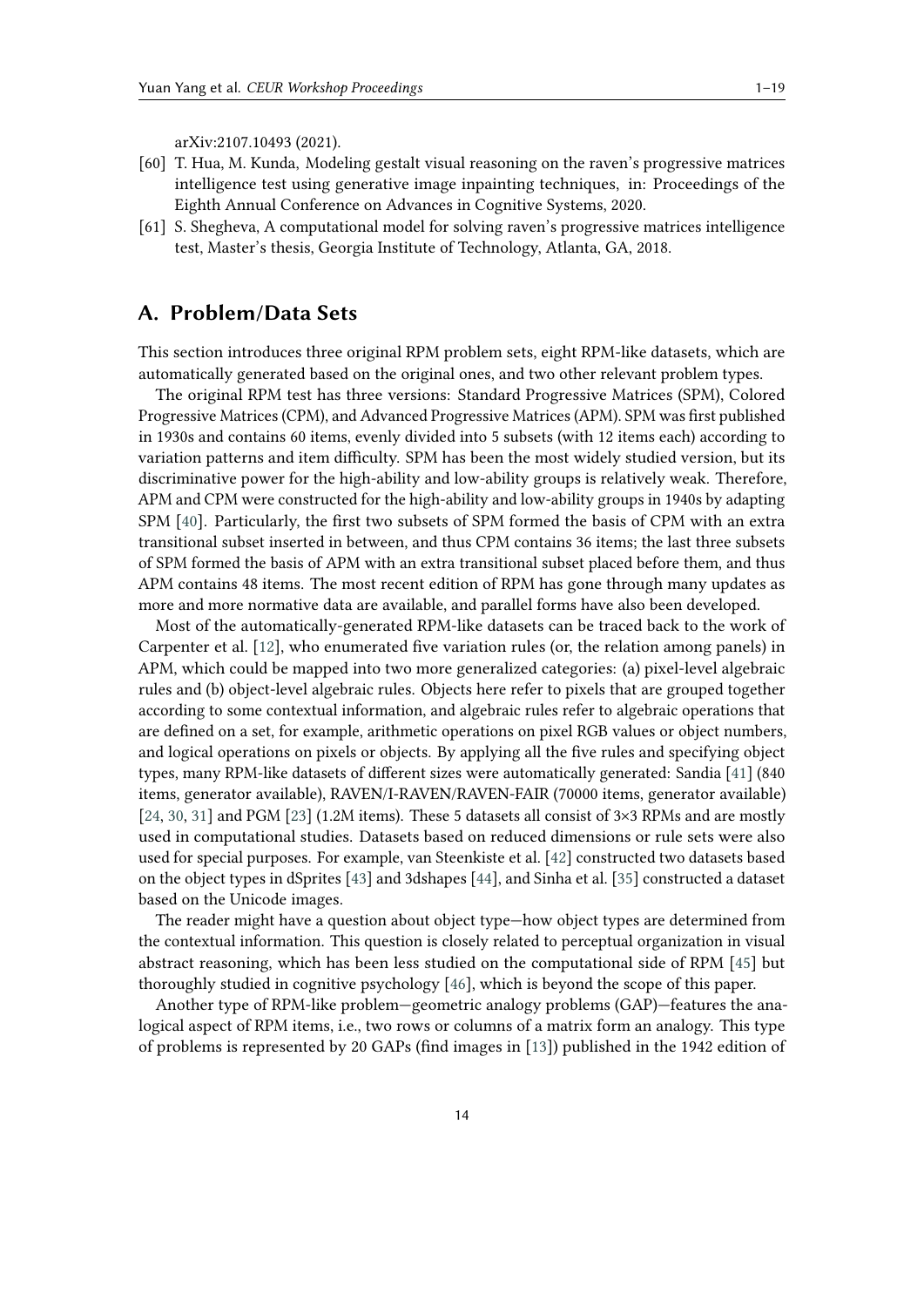the Psychological Test for College Freshmen of the American Council on Education. Each GAP is explicitly organized in a proportional analogy *A:B::C:D*, i.e., *A* is to *B* as *C* is to *D*, which resembles a 2×2 RPM in Fig. [1a.](#page-1-0) A subtle difference is that RPM can have algebraic relations in both horizontal and vertical directions while GAP, if organized into a matrix, has algebraic relations in one direction and the relations in the other direction are determined analogically (i.e., forming a meaningful analogy). Another type of RPM-like problem—figural series [\[22,](#page-11-0) [34\]](#page-11-12)—features the inductive nature of RPM item, which follows the format of the number series problems in many ability tests.

# <span id="page-14-0"></span>**B. Stage 4.5: Training**

We have addressed the structural aspect of the learning approach in Stage 4. In this section, we discuss how these learning models are trained. All the learners in Stage 4 can be trained through the supervising signal of the correct answer of RPM as in most supervised learning tasks. But different from them, the special design of RPM provides more information that can be used in training. In this section, we will focus on how the learning models are trained differently given this enrichment of useful information.

### **B.1. Auxiliary Training**

For the learners of Type 2, 3 and 4, an extra classifier head can be attached to exactly where the existing classifier head is attached to predict the meta-target of the input RPM, which is a multi-hot vector indicating rules and objects in this RPM. These meta-targets are available in automatically-generated datasets, such PGM and RAVEN. Therefore, the learner can be trained on the answer labels and meta-targets simultaneously. And the training on meta-targets is referred to as auxiliary training.

Intuitively, this extra supervising signal can boost the accuracy of the answer-label classifier head. Auxiliary training was first tried by the WReN model on the PGM dataset and indeed showed a approximately 10% boost (in IID generalization regime). The contribution of auxiliary training was verified by a high correlation between the two classifier heads [\[23\]](#page-11-1). Similar observations on PGM were found in other studies [\[47,](#page-12-5) [37\]](#page-11-15). For example, the ARNe model would not even converge without auxiliary training.

However, the effect of auxiliary training is inconclusive. For example, Benny et al. [\[31\]](#page-11-9) showed that auxiliary training on PGM could only increase the accuracy of 1-rule problems but decrease the accuracy of multi-rule problems (and thus degrade the overall accuracy). Besides depending on rules, the effect also differs between datasets. It has been reported that the auxiliary training would generally decrease the performance on the RAVEN dataset [\[24,](#page-11-2) [32,](#page-11-10) [25,](#page-11-3) [26\]](#page-11-4), with one exception [\[48\]](#page-12-6), which used a special contrastive loss and will be discussed later. However, Małkiński and Mańdziuk [\[49\]](#page-12-7) also showed contradictory results that, when the meta-target is encoded in a sparse manner (the above experiments are all dense-encoding), the auxiliary training can increase the performance on RAVEN. Therefore, we can only say that the effect of auxiliary training is jointly determined by model, loss function, dataset and meta-target encoding.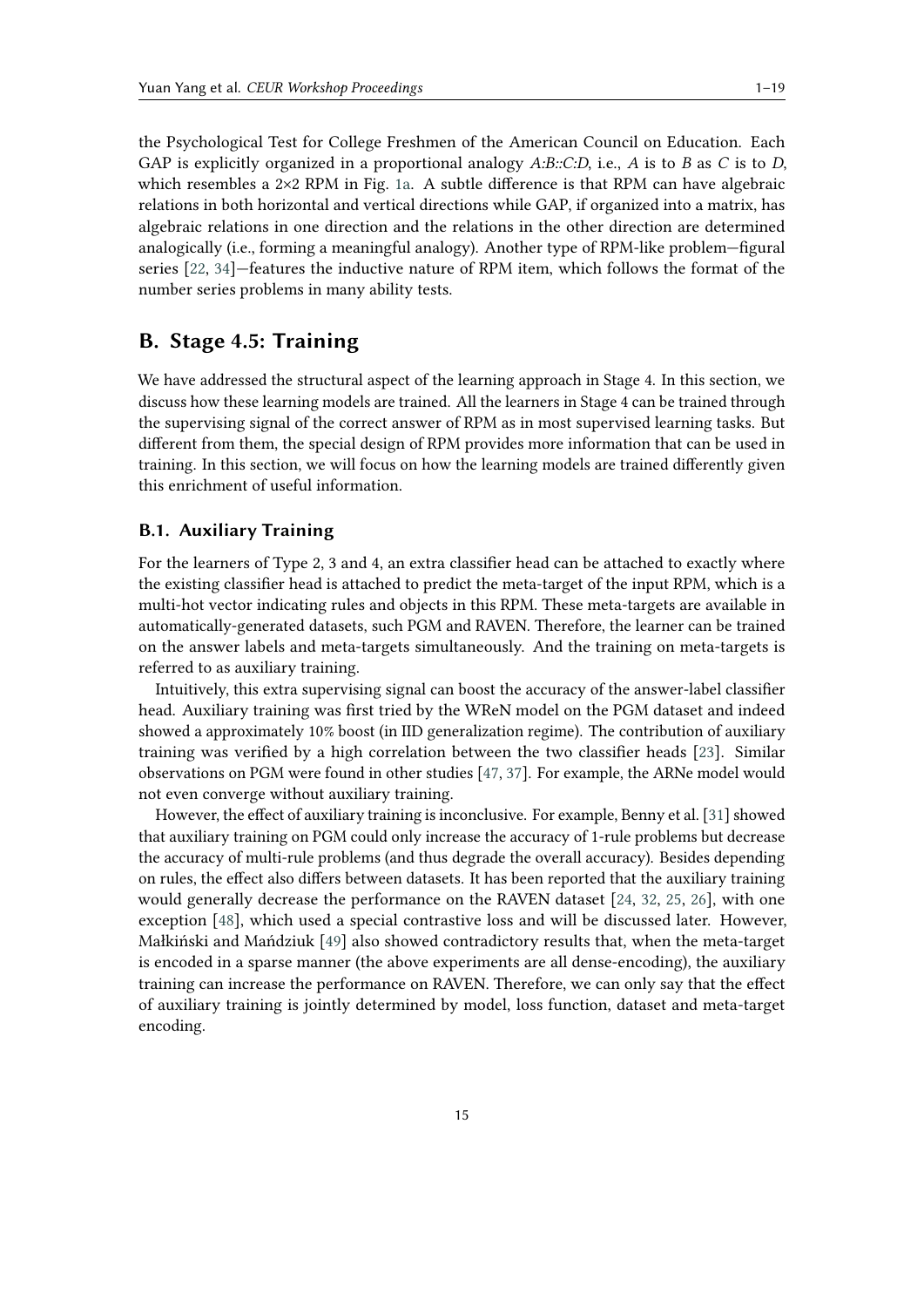### **B.2. Disentangled and Generative Representations**

The probabilistic reasoning approeaches in Stage 3 have been frequently using neural networks, such as autoencoder and CNN, in their perception frontends to construct representations of panel image with explicit symbolic meanings. And, as we mentioned in Learner Type 1, these symbolic meanings of encoders' output were not guaranteed. Therefore, instead of representations with symbolic meanings, disentangled and generative representations are used in Stage 4. For example, the Type-1 learner, DeepIQ [\[21\]](#page-10-17), uses the encoder of an variational auto-encoder (VAE), which is pretrained on panel images of the Sandia dataset and kept frozen when the rule approximator is trained subsequently.

Several advantages of disentangled and generative representations in RPM have been reported, such as data efficiency [\[42\]](#page-12-0), robustness to distracting attributes [\[25\]](#page-11-3) and better OOD generalization [\[50\]](#page-12-8). Disentangled and generative representations of panel images are usually obtained through VAE or its variants. For Type-3 learners,  $\beta$ -VAE, FactorVAE,  $\beta$ -TCVAE and DIP-VAE were pretrained on panel images and the frozen encoders were combined with WReN [\[50,](#page-12-8) [42\]](#page-12-0); a reduced version of MRNet was jointly trained with a VAE to simultaneously predict the answer label and generate the answer image (thus we call it generative-MRNet) [\[47\]](#page-12-5). For Type-4 learners, the VAE is usually jointly trained with the reasoning module, for example, the aforementioned ESBN model [\[35\]](#page-11-13), and the LoGe model [\[18\]](#page-10-14) using vq-VAE as its encoder and decoder. Another special example of Type-4 is the Rel-AIR model [\[33\]](#page-11-11) integrating into its encoder an Attend-Infer-Repeat model [\[51\]](#page-12-9), which can be thought of as iterative VAE.

### **B.3. Contrastive learning and Manipulating Data**

In addition to supervised learning, contrastive learning has also been popular for solving RPM. We need to point out that the techniques of contrastive learning have been highly adapted to fully employ the structural and analogical characteristics of RPM and thus might not strictly follow the paradigms of contrastive learning. Particularly, the special format of RPM provides more options to manipulate data, such as decomposing matrices into rows and columns and regrouping them, and regrouping answer choices and even RPM problems, and various supervising signals can be applied to contrast the decomposed and regrouped data. In this subsection, we discuss all the contrasting mechanisms for solving RPM.

### **Intra-Item Contrasting: Row/Column Contrasting**

The minimum structure that can be contrasted is rows/columns of matrices. This type of contrasting was first attempted in the MCPT model [\[52\]](#page-12-10), where 8 choice panels are inserted into the matrix to obtain 10 rows/columns (2 context rows/columns and 8 choice rows/columns). The context rows/columns are assigned pseudo-label 1 and choice rows/columns are assigned pseudo-label 0; and this newly constructed pseudo-dataset of row/columns is learned by a Type-2 learner, assuming that only one "mis-assigned" pseudo-label of the correct choice will not affect the final result. To solve RPM, the choice row/column with the highest predicted output (between 0 and 1) is selected.

The intuition behind MCPT is to capture any characteristic that distinguishes between the correct and incorrect choices when they are embedded into the third row/column. In particular, it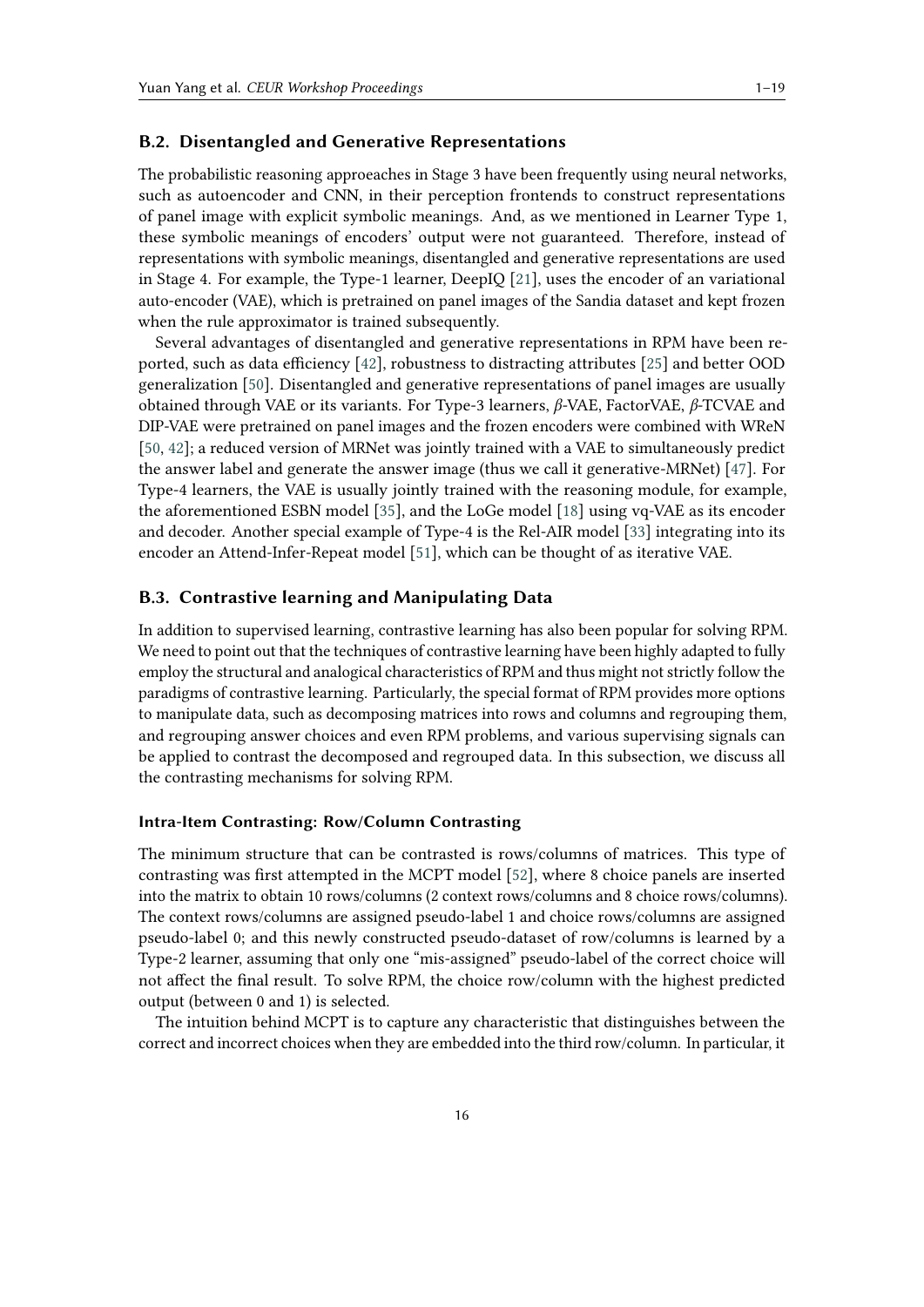checks whether the third row/column has a meaningful variation that is similar to **any** context row/column in the dataset. The PRD model [\[53\]](#page-12-11) enhanced this type of single-row/column contrasting by including the parallelism heuristic. As in standard contrastive learning, positive and negative pairs are constructed from rows/columns, where the first two rows/columns in an RPM matrix make a positive pair. The negative pair could be constructed in multiple ways, such as rows/columns from different RPMs, randomly-shuffled rows/columns of the same RPM, or filling the third row/column with a random non-choice panel. In PRD, a Type-2 learner is used to learn the difference (or a similarity metric) between two paired rows/columns. To solve an RPM, the choice row/column that is most similar to the first two rows/columns is selected. Compared to the single-row/column contrasting, the double-row/column contrasting is more common, which could be found in many other works. For example, the aforementioned generative-MRNet [\[47\]](#page-12-5) contrasts the choice rows/columns formed by the generated answer panel with the choice rows/columns formed by the given choice panels.

The rationale of moving from single-row/column to double-row/column contrasting was also exemplified by the LABC training/testing regime [\[54\]](#page-12-12), which makes it more accurate and complete through the meta-targets used in auxiliary training. Different from the singlerow/column and double-row/column contrasting, where the effect of contrasting is applied through extra contrastive loss functions, LABC, as a training/testing regime, requires models to learn adapted datasets, which will force the model to contrast the rows/columns. In particular, an RPM is adapted by muting some digits of its meta-target and regenerating the incorrect choice panels (based on given context panels). Since meta-targets use multi-hots to indicate the rules and geometric objects that are used to generate RPM items, the newly-generated choice panels are partially correct. This way, the model will have to compare such choice rows/columns to the context rows/columns to find the correct answer, instead of only seeking meaningful variations in the choice row/column as in the single-row/column. LABC makes this idea more systematic by introducing the concepts of semantically and perceptually plausible choice corresponding to muting different subsets of mete-target digits and using distracting objects and rules.

### **Intra-Item Contrasting: Matrix Contrasting**

Instead of contrasting rows/columns, we can also contrasting the matrices completed by each choice panel. This is essentially contrasting the choices relative to the context panels. A Type-2 learner, CoPINet [\[32\]](#page-11-10), is the first model performing such contrasting. The contrasting in CoPINet is two-fold—contrastive representation and contrastive loss. First, the embeddings of the matrices completed by each choice panel are aggregated into a "central" embedding and their differences to the "central" embedding are used in the following processing. Second, given the interweaving of these matrix embeddings, it naturally leads to a contrastive loss function that incorporates both correctly completed and incorrectly completed matrices and increases the gap between their predicted values. This contrasting could be easily embedded into models of parallel computation streams, for example, the aforementioned HTR model [\[38\]](#page-11-16).

We need to point out that row/column contrasting and matrix contrasting are not exclusive. For example, the DCNet model [\[55\]](#page-12-13) first uses row/col contrasting to compute the matrix embeddings and then uses the matrix contrasting to predict the answer.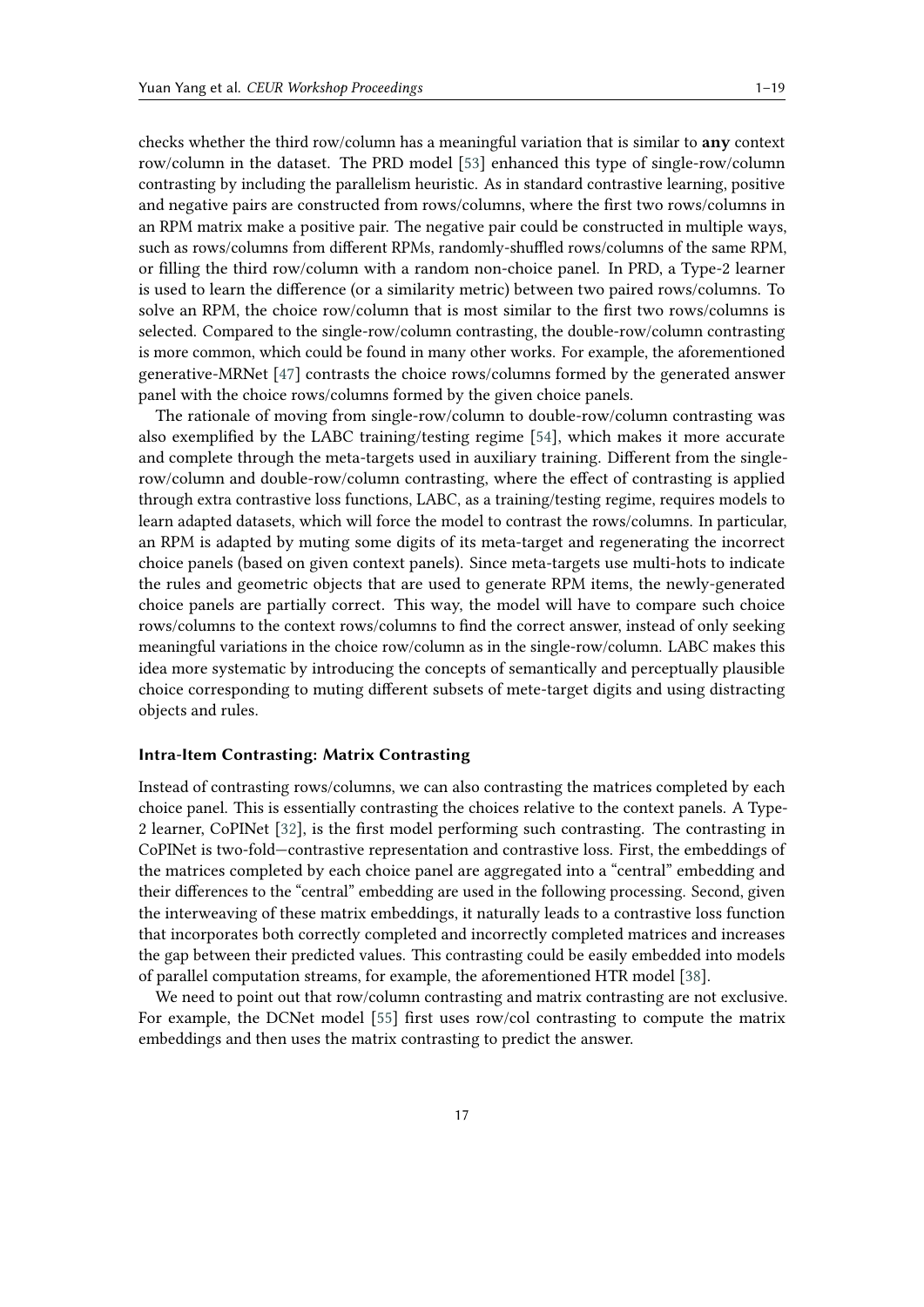### **Inter-Item Contrasting: Single-Label Contrasting**

The above contrasting has been restricted within a single RPM item. Now, we describe the inter-item contrasting. The ACL and Meta-ACL [\[48\]](#page-12-6) are the first two inter-item contrasting models. The relation between ACL and Meta-ACL is similar to that between single-row/column and double-row/column contrasting. Given an RPM, let  $X$  be its incomplete context matrix (regarding the missing panel as an empty image),  $X_i$  an incomplete matrix obtained by replacing the *i*-th panel with a white-noise image, and  $X'$  an incomplete matrix obtained by randomly reordering the panels of X. The ACL model contrasts the positive pair  $(X, X_i)$  with the negative pair  $(X, X')$ . The Meta-ACL resorts to meta-targets to compose positive and negative pairs. In particular, two incomplete matrices of two distinct items of the same meta-target form a positive pair  $(X_S, X_T)$ , and the corresponding negative pair is  $(X_S, X_S')$ . In both ACL and Meta-ACL, the contrasting effect is applied through an extra standard contrastive loss function.

The MLCL model [\[49\]](#page-12-7) formalizes the idea of Meta-ACL in a multi-label setting by regarding multi-hot meta-targets as multi-labels. Therefore, instead of requiring positive pairs to have exactly the same meta-targets, MLCL regards pairs of intersecting meta-targets as positive pairs (to some degree). Different from Meta-ACL, the completed matrices are used. In particular, the correctly completed matrices are used for inter-item contrasting, and the intra-item contrasting between the correctly completed matrix and its corresponding incorrectly completed matrices is performed as in CoPINet. These two types of contrasting losses are jointly optimized.

### **Other Dimensions of Manipulating Data**

Besides contrasting, there are also other dimensions of manipulating data. For example, the FRAR model [\[25\]](#page-11-3) utilizes a reinforcement learning teacher model to select items from an RPM item back to train a student model, where the items in the bank are characterized by their meta-targets and the reward is the increase in accuracy of the student model. The models solving RPM have also been examined in the setting of continual learning. For example, RAVEN can be divided into 7 batches according to its 7 spatial configurations and the models are trained with different methods to mitigate forgetting when sequentially learning the 7 batches in different orders [\[56\]](#page-12-14).

# **C. A Summary of Computational Models/Methods**